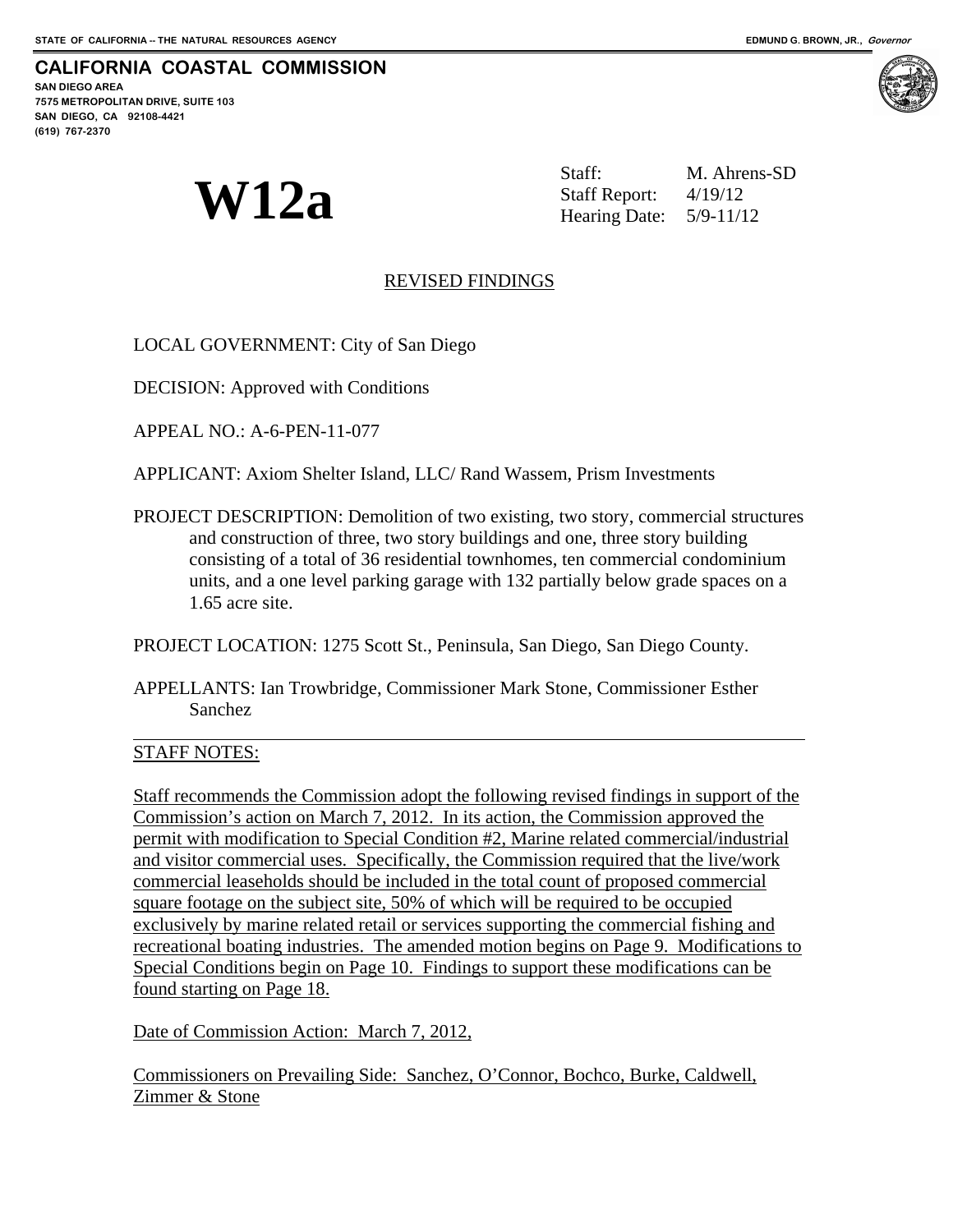## SUMMARY OF STAFF RECOMMENDATION:

 $\overline{a}$ 

 $\overline{a}$ 

The staff recommends that the Commission, after public hearing, determine that substantial issue exists with respect to the grounds on which the appeal has been filed.

Staff also recommends that the Commission **APPROVE** the de novo permit with special conditions. The primary issues raised by the subject development are the project's inconsistency with the requirement of the certified Peninsula Community LUP that requires marine related community commercial and visitor serving uses be protected and encouraged on the subject 1.65 acre site. The Peninsula Community LUP includes provisions that require new development on the subject site to include marine related community commercial and visitor-serving uses on the ground floor, with residential uses specifically restricted to the upper floors of a structure. As such, staff is recommending Special Conditions 1, 2, 3 and 4, which require that residential uses on the subject site are restricted to the upper floor of the proposed development, that commercial uses that occupy the ground floor units encourage and emphasize marine related community commercial and visitor serving priority uses, and that both of these restrictions are implemented through a deed restriction recorded against the property and through the CC&Rs for the development, which will provide notification and ensure that these restrictions apply to all future owners and lessees of the proposed commercial units. Staff is also recommending other conditions regarding final plans, landscaping, water quality, and signs. Therefore, as conditioned, the project can be found consistent with the applicable Peninsula Community LUP, the City of San Diego LCP and the Chapter 3 public access policies of the Coastal Act.

SUBSTANTIVE FILE DOCUMENTS: Appeal by Commissioners Sanchez and Stone filed 10/21/11; Appeal by Ian Trowbridge filed 10/19/11; City of San Diego Coastal Development Permit No. 221431; Certified San Diego Local Coastal Plan, Peninsula Community Plan.

I. Appellants Contend That: The City's approval of the proposed development is inconsistent with the policies of the certified LCP relating to protecting visitor and marine related businesses in this zone as well as prohibiting residential uses from occupying the ground floor of a structure in the 'Roseville' area of the Peninsula Community.

The Commercial Plan Element of the Peninsula Community Plan requires that marine related community commercial uses be encouraged and emphasized in development projects on properties adjacent to the tidelands, such as the subject site. However, the City did not condition this project to ensure that the available commercial space would be occupied by any businesses or commercial enterprises associated with waterfront activities. The City's CDP for the proposed development contains no condition that would assure the continued presence of any visitor or marine related businesses on the subject site. The absence of any binding condition in the City's CDP relating to the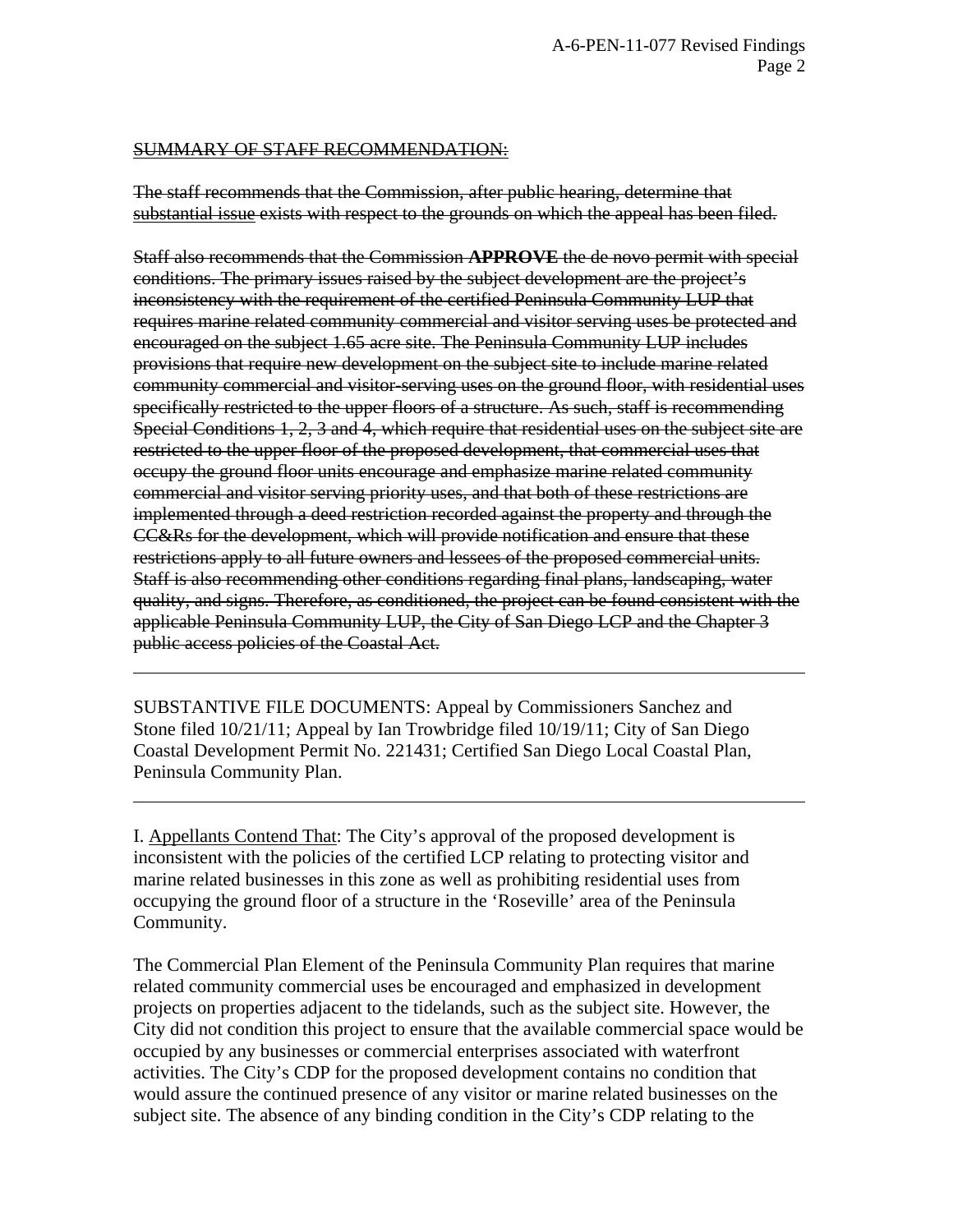perpetuation of marine and waterfront related business activity in the proposed development's available commercial space deviates from the intent of the Peninsula Community Plan and all applicable provisions therein that aim to preserve and maintain the community character and historic marine related uses in this zone.

Additionally, the City of San Diego's CC-4-2 zoning for the subject site and the Peninsula Community plan state that within the Coastal Overlay Zone in this region of San Diego, residential uses are not permitted on the ground floor. While the project subject to this permit does include only commercial and live/work uses on the ground floor of the structure, the project has not been conditioned by the City to require that the proposed ground floor commercial square footage will remain such in perpetuity and not be converted to residential living space once portions of the structure become leased or sold. As such, the appellants contend that the lack of any condition in the City's approval of the project that would require residential uses to be restricted to the upper floors in the proposed development is inconsistent with the Peninsula Community plan and the overlying CC-4-2 zoning in the City's LCP.

II. Local Government Action. The coastal development permit was approved by the City Council on October 7, 2008, at which point the applicant proceeded to apply for an LCP amendment (LCPA 2-10) through the Commission. Subsequent to Commission approval of the LCPA, the Planning Commission reviewed the project through the substantial conformance review process and approved the project on September 29, 2011. The permit contains special conditions addressing development of the subject site including affordable housing requirements, landscaping, planning/design, wastewater, water requirements, transportation requirements and historical resources.

## III. Appeal Procedures.

 $\overline{a}$ 

 $\overline{a}$ 

After certification of a municipality's Local Coastal Program (LCP), the Coastal Act provides for limited appeals to the Coastal Commission of certain local government actions on coastal development permit applications. One example is that the approval of projects within cities and counties may be appealed if the projects are located within mapped appealable areas. The grounds for such an appeal are limited to the assertion that "development does not conform to the standards set forth in the certified local coastal program or the [Coastal Act] public access policies." Cal. Pub. Res. Code § 30603(b)(1).

After the local government has taken final action on an appealable project, it must send a notice of that final action (NOFA) to the Commission. Cal. Pub. Res. Code § 30603(d); 14 C.C.R. § 13571. Upon proper receipt of a valid NOFA, the Commission establishes an appeal period, which runs for 10 working days. Cal. Pub. Res. Code § 30603(c); 14 C.C.R. § 13110 and 13111(b). If an appeal is filed during the appeal period, the Commission must "notify the local government and the applicant that the effective date of the local government action has been suspended," 14 C.C.R. § 13572, and it must set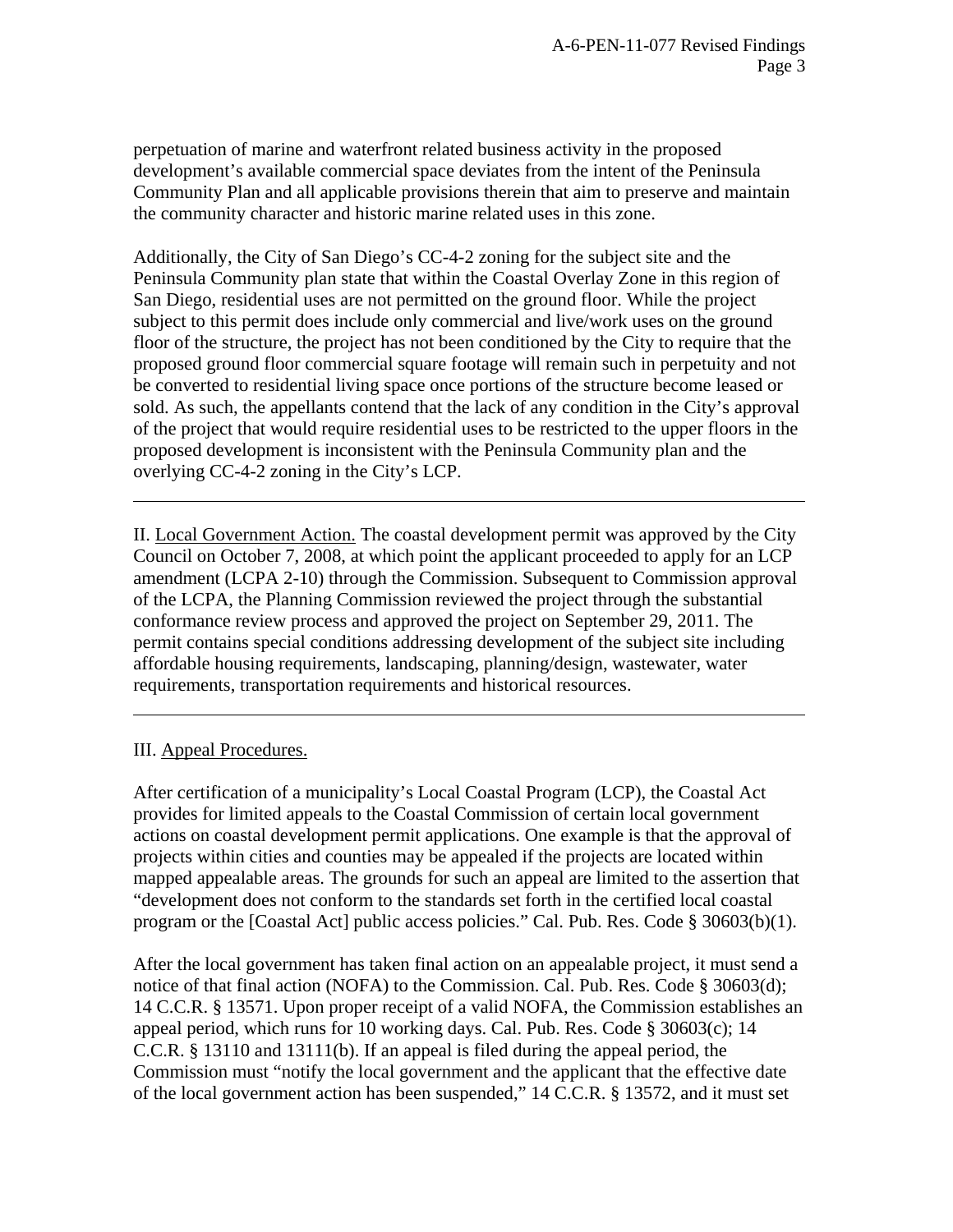the appeal for a hearing no later than 49 days after the date on which the appeal was filed, unless the applicant waives this deadline. Cal. Pub. Res. Code § 30621(a).

Section  $30625(b)(2)$  of the Coastal Act requires the Commission to hear an appeal of the sort involved here unless the Commission determines that no substantial issue is raised by the appeal. If the staff recommends "substantial issue" and no Commissioner objects, the Commission will proceed directly to the de novo portion of the hearing on the merits of the project then, or at a later date.

If the staff recommends "no substantial issue" or the Commission decides to hear arguments and vote on the substantial issue question, proponents and opponents will have 3 minutes per side to address whether the appeal raises a substantial issue. It takes a majority of Commissioners present to find that no substantial issue is raised. If substantial issue is found, the Commission will proceed to a full public hearing on the merits of the project either immediately or at a subsequent meeting. If the Commission conducts the de novo portion of the hearing on the permit application, the applicable test for the Commission to consider is whether the proposed development is in conformity with the certified Local Coastal Program.

In addition, for projects located between the sea and the first public road paralleling the sea, Section 30604(c) of the Coastal Act requires that, for a permit to be granted, a finding must be made by the approving agency, whether the local government or the Coastal Commission on appeal, that the development is in conformity with the public access and public recreation policies of Chapter 3 of the Coastal Act.

The only persons qualified to testify before the Commission at the "substantial issue" stage of the appeal process are the applicant, persons who opposed the application before the local government (or their representatives), and the local government. Testimony from other persons must be submitted in writing. At the time of the de novo hearing, any person may testify.

## IV. Staff Recommendation On Substantial Issue.

The staff recommends the Commission adopt the following resolution:

**MOTION:** *I move that the Commission determine that Appeal No. A-6- PEN-11-077 raises NO substantial issue with respect to the grounds on which the appeal has been filed under § 30603 of the Coastal Act.*

## **STAFF RECOMMENDATION:**

 $\overline{a}$ 

Staff recommends a **NO** vote. Failure of this motion will result in a de novo hearing on the application, and adoption of the following resolution and findings. Passage of this motion will result in a finding of No Substantial Issue and the local action will become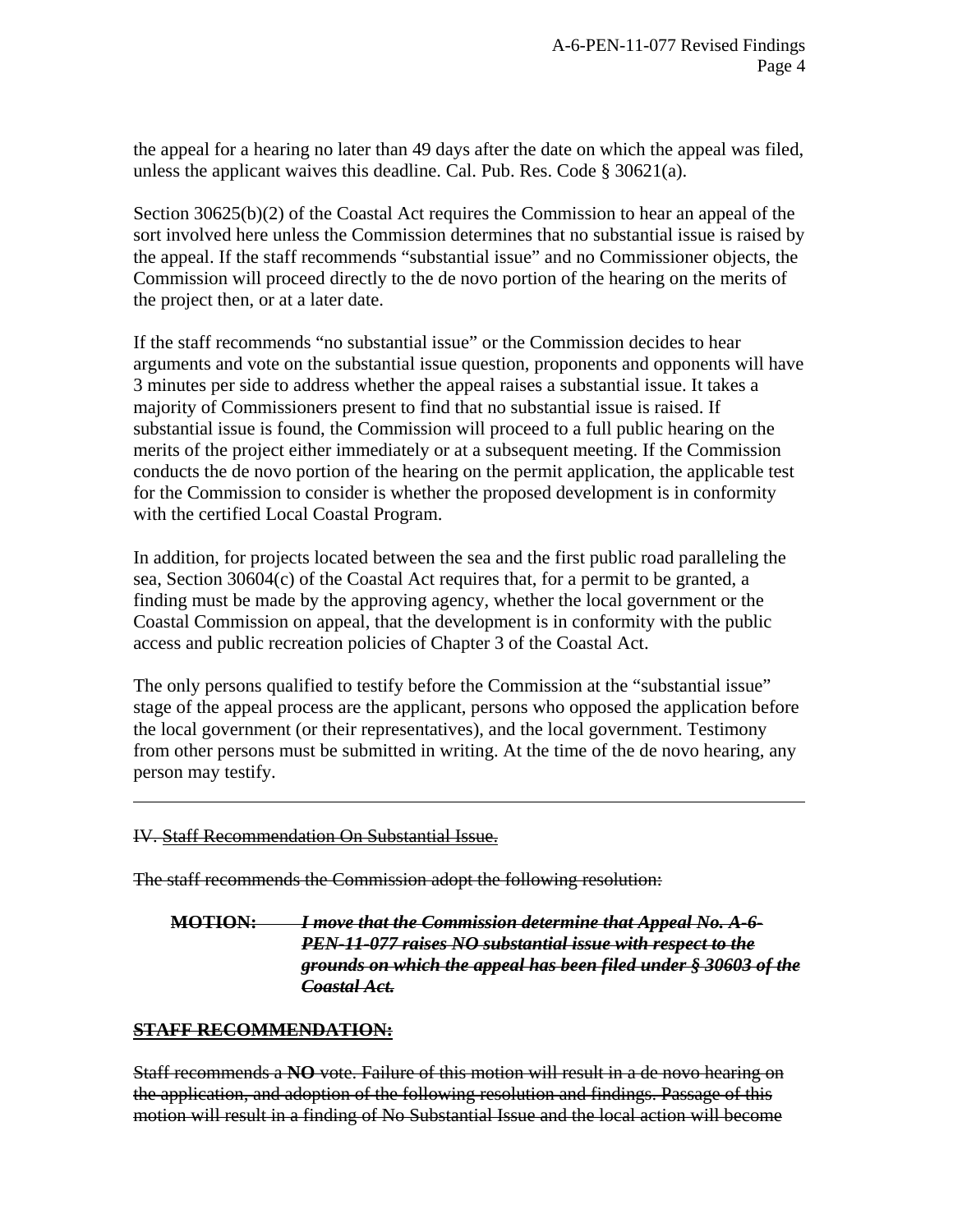final and effective. The motion passes only by an affirmative vote of the majority of the appointed Commissioners present.

## **RESOLUTION TO FIND SUBSTANTIAL ISSUE:**

The Commission hereby finds that Appeal No. *A-6-PEN-11-077* presents a substantial issue with respect to the grounds on which the appeal has been filed under § 30603 of the Coastal Act regarding consistency with the Certified Local Coastal Plan and/or the public access and recreation policies of the Coastal Act.

## **V. Findings and Declarations.**

 $\overline{a}$ 

The Commission finds and declares as follows:

 **1. Project Description.** The project as approved and conditioned by the City, would allow for demolition of two existing on-site structures, currently used by marine related businesses, and redevelopment of the subject site with three, two story buildings and one, three story building with a maximum height of 30 ft. The total square footages of the proposed mixed-use structures would be 13,068 sq. ft. of commercial and live/work unit space on the ground floor and 64,588 sq. ft. of upper floor residential square footage. The proposed project involves the construction of 36 residential/town home units on the upper floors of the mixed-use structure as well as four (4) new integrated live/work commercial spaces ("live/work quarters") to be located along the ground level on the bayside/tidelands frontage of the development and six commercial condominium units (totaling approx. 7,100 sf.) to be situated all along the Scott Street frontage and one separate commercial leasehold at the northeast corner of the site along Dickens/adjacent tidelands. The proposed development would also provide 132 parking spaces in a partially subterranean parking garage.

The Peninsula Community Plan identifies this area as a "transitional area", where gradual Commercial development and redevelopment is currently underway. Further, one of the objectives of the Plan is to "maintain and encourage continued development of the commercial fishing and marine related commercial land uses within Peninsula." The Peninsula Community LUP designates the site as Community/Commercial, with the City's overlying zoning for the site being CC-4-2, or Community Commercial. The CC-4-2 zoning allows for multi-residential units but not on the ground floor; all retail sales uses; all commercial services; visitor accommodations; bed & breakfast establishments; parking facilities; vehicle sales & services; warehouses; and research/development uses. Additionally, under the C-4-2 zoning industrial land use classification, "marine-related uses within the coastal zone" are clearly allowed under the zoning code with a conditional use permit as are numerous other uses allowed through either conditional use or neighborhood use permits. As such, the subject mixed use development, as proposed and conditioned, would include uses allowable under the LUP and LCP zoning.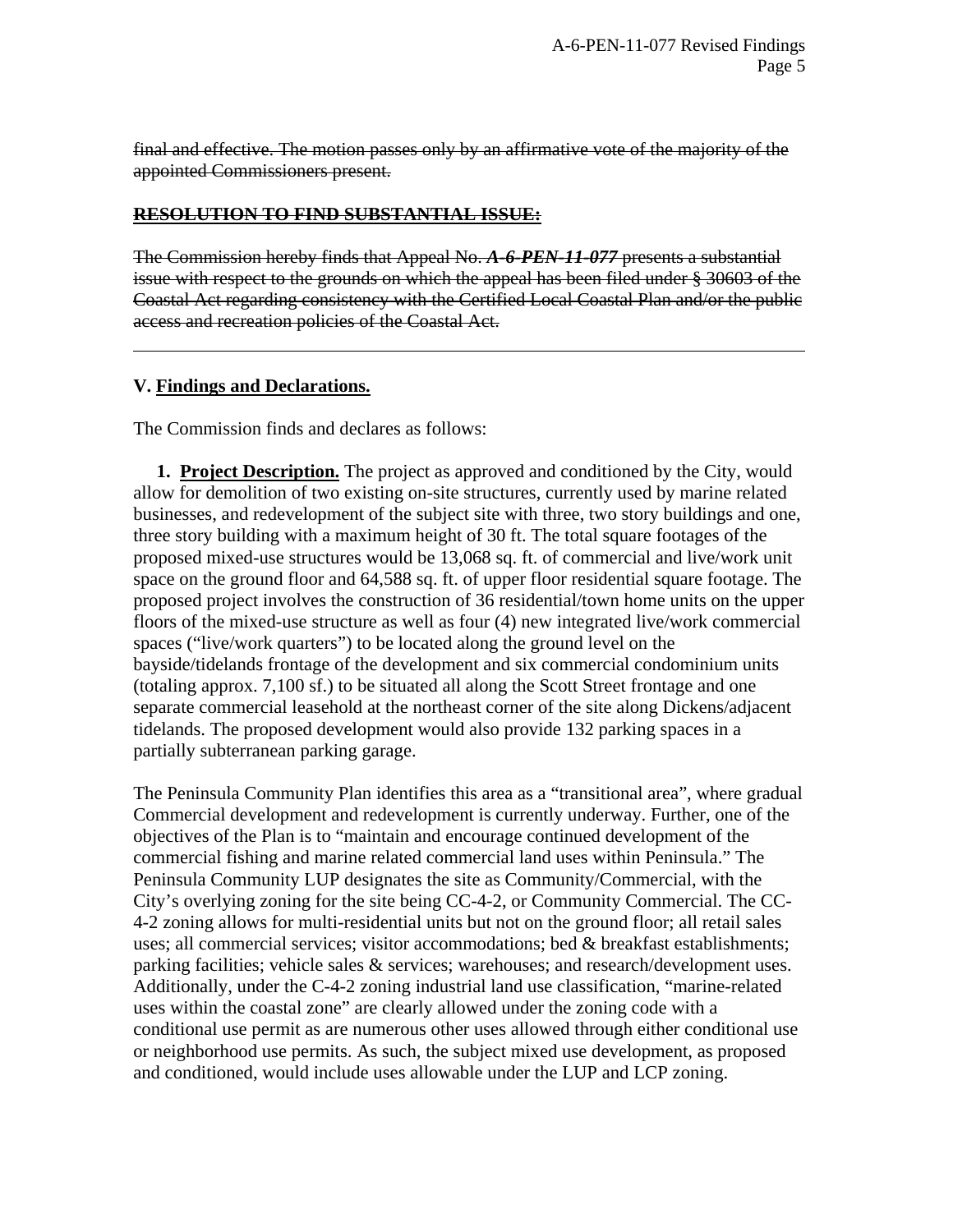The subject site is located one parcel from the San Diego Bay (America's Cup Harbor) and is located in an area commonly referred to as the Roseville District of the Peninsula Community Plan area. The Roseville District supports a mix of single family residential, multi family residential, commercial, industrial, and visitor serving uses. There are existing commercial developments fronting Scott St. near the subject site, as well as industrial marine related uses to the southeast and northeast. Port tidelands are located immediately southeast of the site which are currently undergoing redevelopment as the "Kettenburg Landing" which includes, in part, construction of a walk-up food plaza and a public access walkway. While the subject site does not have direct waterfront access it still supports a variety of marine related business on site and is adjacent to other surrounding marine related industries.

The standard of review is the certified City of San Diego LCP as well as the public access policies of the Coastal Act.

 **2. Planning History.** The Peninsula Community Plan/Land Use Plan, which is applicable to the subject site, is part of the City of San Diego's certified LCP, which contains 12 segments. The Commission approved, with suggested modifications, the Peninsula Community segment of the City of San Diego's Local Coastal Program on May 22, 1981 focusing on the protection of the Famosa Slough. On August 21, 1981, and again on May 23, 1984, the Commission certified this segment with suggested modifications. A second resubmitted LUP was certified by the Commission on August 27, 1985, and addressed the adequacy of parking requirements in the nearshore areas. A third resubmittal was certified as submitted on July 13, 1988.

There have only been three LCP amendments to the Peninsula Land Use Plan. The first (No. 2-98B) was for the North Bay Redevelopment Plan, which encompassed several City of San Diego planning communities and included a small portion of the Peninsula Community Plan area. The second amendment (No. 1-04A) was to redesignate a .39-acre property from Marine Related Industrial to Medium Density Multi-Family Residential and rezone the site from CO-1-2 to RM-2-5 to accommodate a proposed seven-unit condominium project. The LCPA was approved, as submitted, by the Commission on November 17, 2004 and became effective that same date. The third LCP amendment was a project driven amendment involving a land use change for the 1.65 acre Scott Street property where the subject mixed use development is proposed for construction.

At the February 2011 hearing, the Commission approved, with suggested modifications, LCP Amendment No. 2-10, the third amendment to the Peninsula Community Land Use Plan. The LCP amendment redesignated the subject 1.65 acre property from Industrial (Commercial Fishing/Marine Related) to Commercial/Recreational with the addition of policy language in two community plan provisions to accommodate the subject mixed use project. As the subject LCP amendment raised concerns regarding the protection of marine-related land uses, which is a priority use under the Coastal Act, the additional policy guidance clarified and expanded the list of marine-related priority uses for the Roseville subarea, which applies to the subject property, and reinforced the development standards that de-emphasize the residential component for this mixed use community.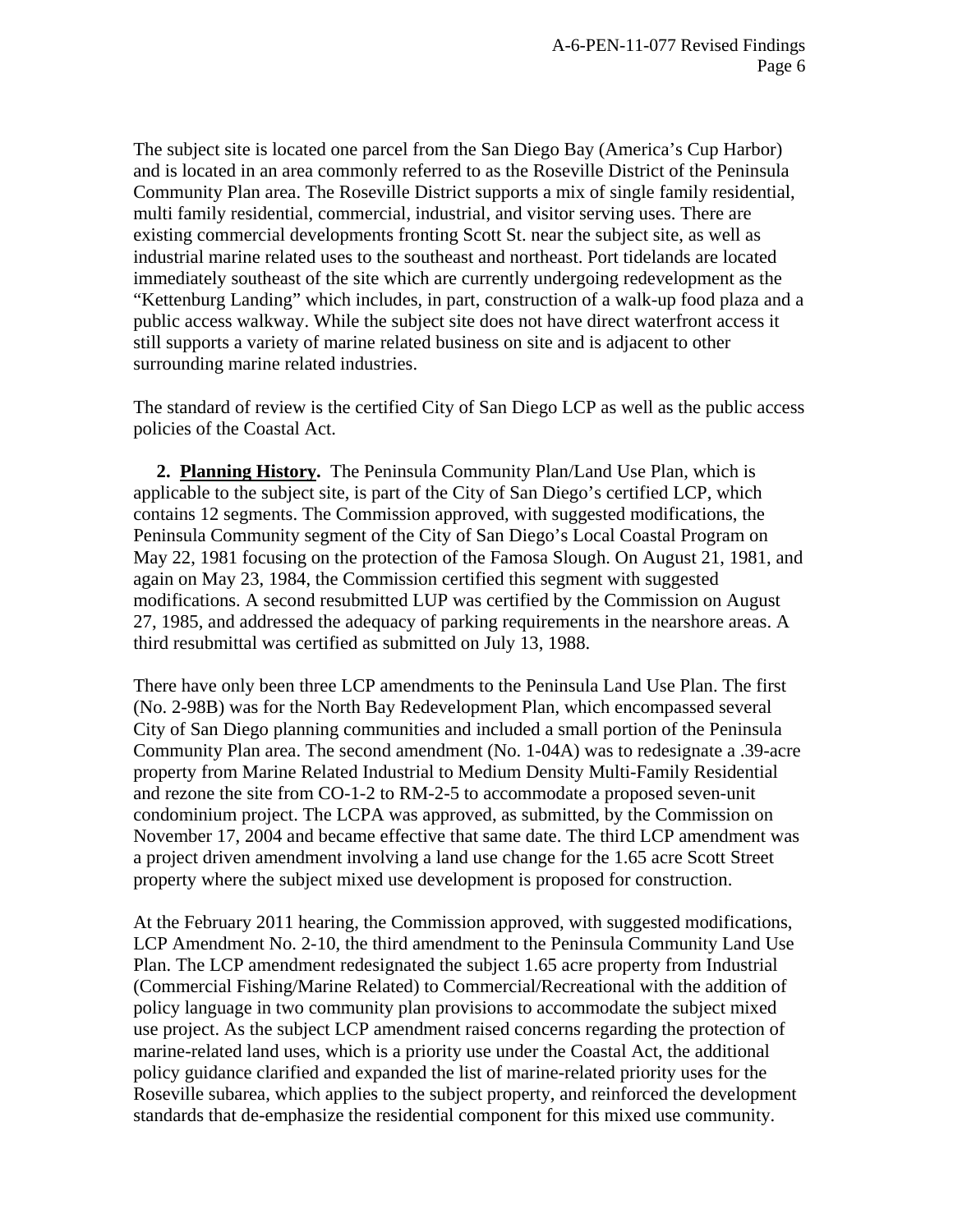The specific modifications approved by the Commission included language that requires marine related community commercial uses be provided in the Roseville commercial district as well as for properties adjacent to tidelands, and also restricts residential uses to the upper floors in that specific subarea.

# **3. Inconsistency with the Certified LCP.**

A. Marine Related Commercial/Industrial and Visitor Commercial Uses. The language in the Recommendations for Specific Commercial Area Element of the Peninsula Community Plan (LUP), which applies to this specific property, specifically states that permitted commercial uses in this area should emphasize visitor and marine related industries or businesses. Specifically, it states, in part:

*For properties adjacent to the tidelands, permitted uses shall include, but not be limited to, marine sales and services supporting the commercial fishing and recreational boating industries, hotels, restaurants, marine navigation and fish finding equipment, yacht brokers, diving schools, sail makers, marine salvage operations, specialty/handcraft shops, beachwear, books, chart/map sales and other similar activities that support uses on the waterfront. […]* 

Also, the first objective in the Commercial Plan Element of the Peninsula Community Plan states:

*Encourage continued development and sensitive redevelopment of a wide variety of community, visitor and marine related community commercial uses in the Roseville commercial district, including, but not limited to, marine sales and services supporting the commercial fishing and recreational boating industries, hotels, restaurants, marine navigation and fish finding equipment, yacht brokers, specialty/handcraft shops, beachwear, chart/map sales and other similar activities that support uses on the waterfront. […]* 

The above cited provisions require such uses be included on the subject site. However, the City did not condition this project to ensure that the available commercial space would be occupied by any businesses or commercial enterprises associated with waterfront activities. The City's CDP permit for the proposed development contains no condition that would assure the continued presence of any visitor or marine related businesses on the subject site.

The absence of any binding condition in the City's CDP relating to the perpetuation of marine and waterfront related business activity in the proposed development's available commercial space deviates from the intent of the Peninsula Community Plan and all applicable provisions therein that aim to preserve and maintain the community character and historic marine related uses in this zone. Therefore, the City's approval is inconsistent with the above cited LCP provisions and the appellants have raised a substantial issue.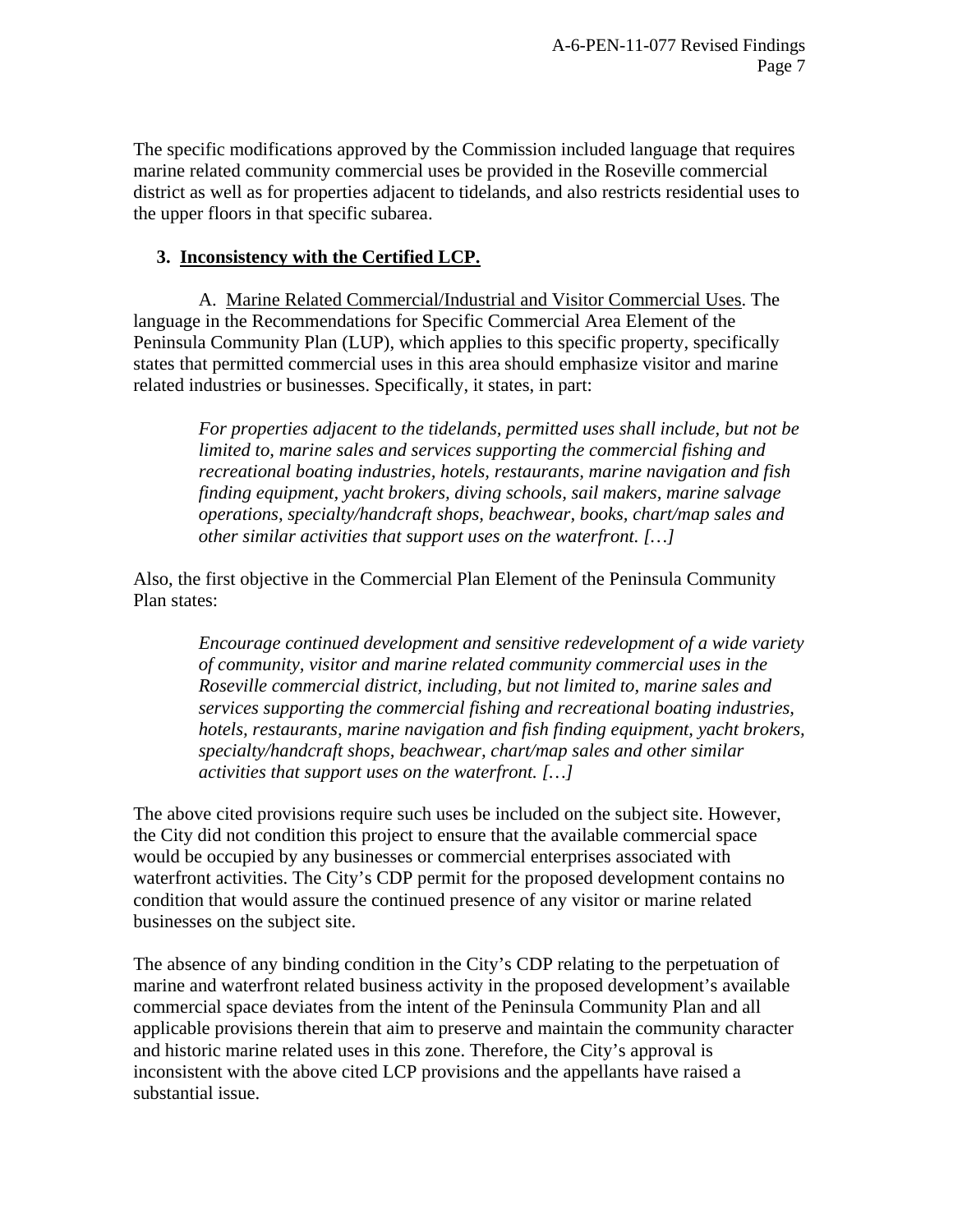B. Residential Uses. Additionally, while the project applicant is proposing to have only commercial and live/work uses occupy the ground floor units of the structure, the project has not been conditioned by the City to require that the proposed ground floor commercial square footage remain such in perpetuity and not be converted to residential living space once portions of the structure become leased or sold. The lack of any condition in the City's approval of the project that would require residential uses to be restricted to the upper floors in the proposed development is inconsistent with the following section of the Peninsula Community plan (Recommendations for Specific Commercial Areas, Roseville Pg. 36) and in the first objective in the Commercial Plan Element of the Peninsula Community Plan, which state in part:

*[…] Residential uses may be permitted but for properties situated along or southeast of Rosecrans St. and extending to the tidelands between Hugo St. and Byron/Shelter Island Drive, residential uses should be restricted to the upper floors; only commercial units that provide integrated live/work space (i.e. live/work quarters) and required off-street parking may be located on the ground/street level*. (Emphasis Added).

The subject site is located within the area described in the above referenced LCP provision, and, as such, to ensure consistency with the LDC the proposed development should not allow any residential uses to occupy the ground floor units of the town home development. The project, as currently proposed, dictates that residential use will only occur on the upper floors, with commercial/live work units to occur exclusively on the ground floor. However, there are no conditions attached to the permit approved by the City that would ensure this element of the proposed project becomes a binding restriction guaranteeing no residential uses become established in the ground floor units of the proposed development following construction or through any redevelopment or future modifications to the proposed development. Therefore, the City' approval is inconsistent with the above cited LCP provisions and the appellants have raised a substantial issue.

 **4. Conclusion.** In summary, the City's approval of the proposed development is inconsistent with the policies of the certified LCP relating to protecting visitor and marine related businesses in this zone as well as prohibiting residential uses from occupying the ground floor of a structure in the 'Roseville' area of the Peninsula Community. Therefore, the project raises a substantial issue regarding consistency with the Peninsula Land Use Plan.

 **5. Substantial Issue Factors.** As discussed above, there is inadequate factual and legal support for the City of San Diego's determination that the proposed development is consistent with the certified LCP. The other factors that the Commission normally considers when evaluating whether a local government's action raises a substantial issue also support a finding of substantial issue. The objections to the project suggested by the appellants raise substantial issues of regional or statewide significance and the decision creates a poor precedent with respect to the proper interpretation of the Peninsula Community LUP, as the City's determination does not assure that marine-related visitor serving/commercial uses will be encouraged and incorporated into the subject mixed use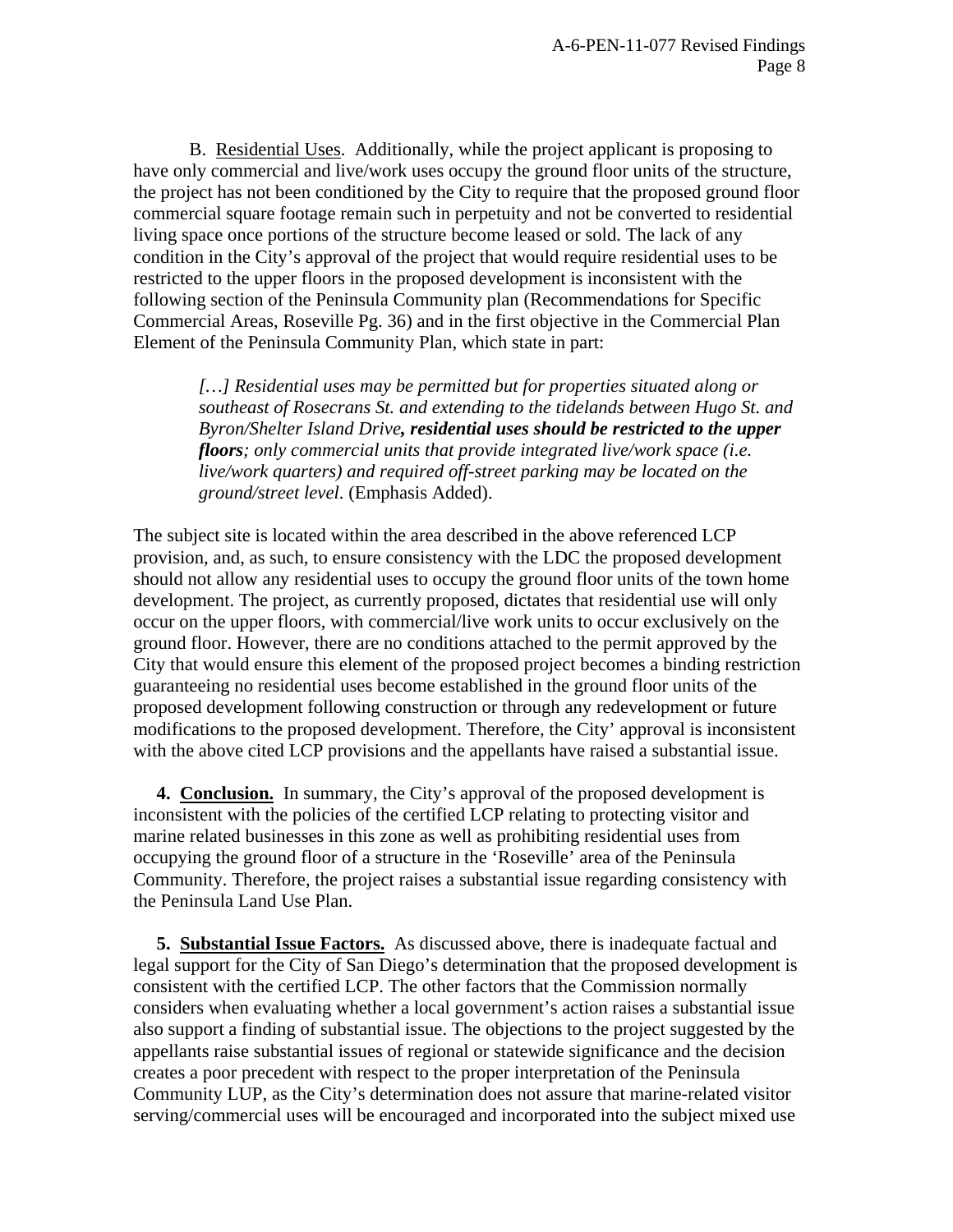development, nor does it condition the project to restrict residential uses to the upper floors of the subject structure as required by the applicable provisions of the certified LCP.

\_\_\_\_\_\_\_\_\_\_\_\_\_\_\_\_\_\_\_\_\_\_\_\_\_\_\_\_\_\_\_\_\_\_\_\_\_\_\_\_\_\_\_\_\_\_\_\_\_\_\_\_\_\_\_\_\_\_\_\_\_\_\_\_\_\_\_\_\_

# **VI. STAFF RECOMMENDATION ON THE COASTAL PERMIT**

The staff recommends the Commission adopt the following resolution:

**MOTION:** *I move that the Commission approve Coastal Development Permit No. A-6-PEN-11-077 pursuant to the staff recommendation.*

# **STAFF RECOMMENDATION OF APPROVAL:**

Staff recommends a **YES** vote. Passage of this motion will result in approval of the permit as conditioned and adoption of the following resolution and findings. The motion passes only by affirmative vote of a majority of the Commissioners present.

# **RESOLUTION TO APPROVE THE PERMIT:**

The Commission hereby approves a coastal development permit for the proposed development and adopts the findings set forth below on grounds that the development as conditioned will be in conformity with the certified LCP and the public access policies of the Coastal Act. Approval of the permit complies with the California Environmental Quality Act because either 1) feasible mitigation measures and/or alternatives have been incorporated to substantially lessen any significant adverse effects of the development on the environment, or 2) there are no further feasible mitigation measures or alternatives that would substantially lessen any significant adverse impacts of the development on the environment.

I. **MOTION:** *I move that the Commission adopt the revised findings in support of the Commission's action on March 7, 2012 concerning approval of Coastal Development Permit No. A-6-PEN-11-077*

# **STAFF RECOMMENDATION OF APPROVAL:**

Staff recommends a **YES** vote on the motion. Passage of this motion will result in the adoption of revised findings as set forth in this staff report. The motion requires a majority vote of the members from the prevailing side present at the revised findings hearing, with at least three of the prevailing members voting. Only those Commissioners on the prevailing side of the Commission's action are eligible to vote on the revised findings. The Commissioners eligible to vote are:

Commissioners Sanchez, O'Connor, Bochco, Burke, Caldwell, Zimmer, and Stone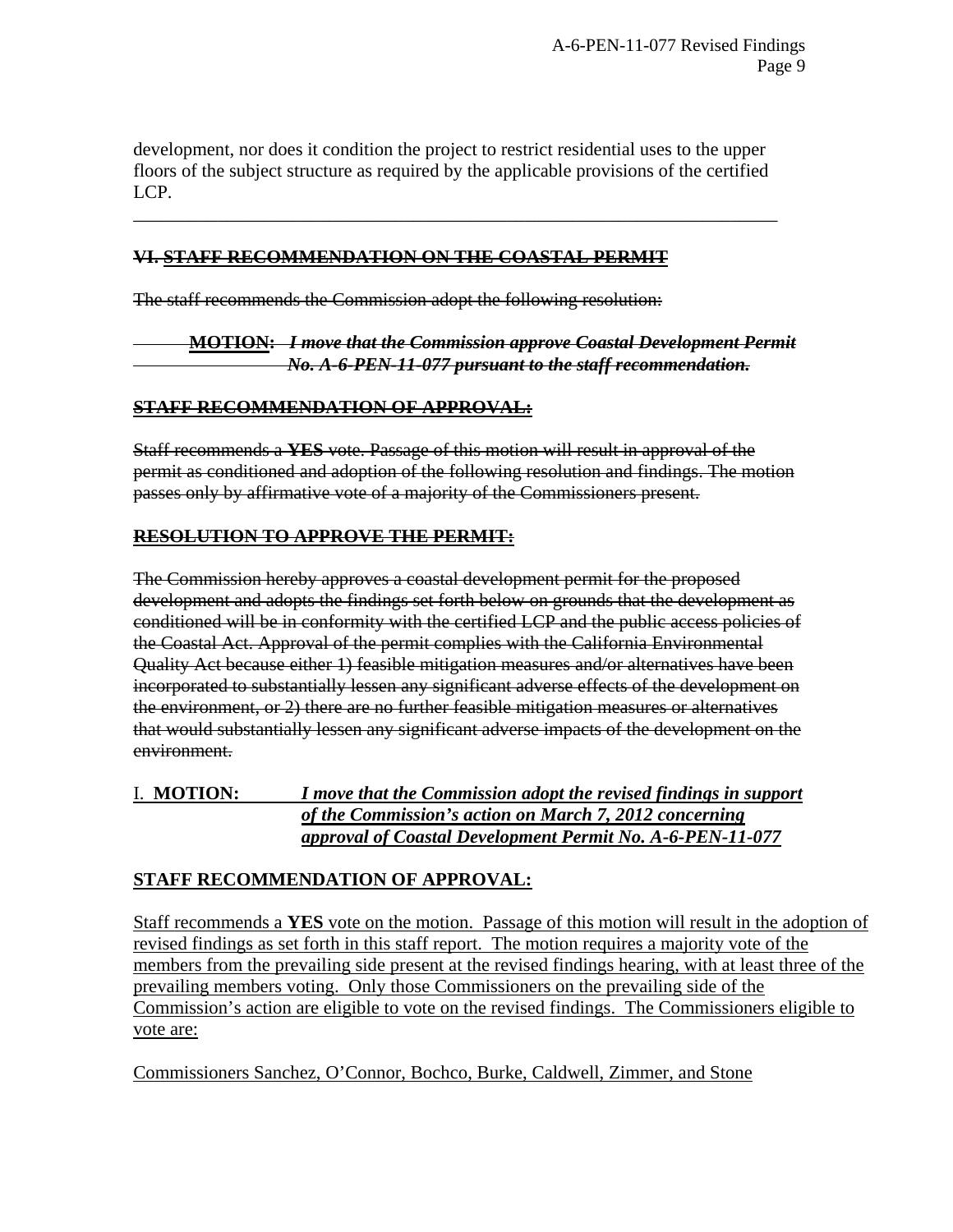# **RESOLUTION TO ADOPT REVISED FINDINGS:**

The Commission hereby adopts the findings set forth below for *Coastal Development Permit No. A-6-PEN-11-077* on the ground that the findings support the Commission's decision made on March 7, 2012 and accurately reflect the reasons for it.

VII. Standard Conditions.

See attached page.

VIII. Special Conditions.

The permit is subject to the following special conditions:

 1. Residential Uses. Residential uses shall be restricted to the upper floors of the proposed condominium complex development and only commercial units, commercial units that provide integrated live/work space (i.e. live/work quarters) and required offstreet parking may be located on the ground/street level of the subject property.

 2. Marine related commercial/industrial and visitor commercial uses. Permitted commercial uses on the subject site must include and emphasize marine sales and services supporting the commercial fishing and recreational boating industries, hotels, restaurants, marine navigation and fish finding equipment, yacht brokers, diving schools, sail makers, marine salvage operations, specialty/handcraft shops, beachwear, books, chart/map sales or other similar activities that support uses on the waterfront. A minimum of 50% of the commercial units proposed as part of the subject structure, excluding the live/work commercial leaseholds, shall be occupied exclusively by marine related retail or services supporting the commercial fishing and recreational boating industries.

3. Deed Restriction. **PRIOR TO THE ISSUANCE OF THE COASTAL DEVELOPMENT PERMIT**, the applicant shall submit to the Executive Director for review and approval documentation demonstrating that the applicant has executed and recorded against the parcel(s) governed by this permit a deed restriction, in a form and content acceptable to the Executive Director: (1) indicating that, pursuant to this permit, the California Coastal Commission has authorized development on the subject property, subject to terms and conditions that restrict the use and enjoyment of that property (hereinafter referred to as the "Standard and Special Conditions"); and (2) imposing all the Standard and Special Conditions of this permit as covenants, conditions and restrictions on the use and enjoyment of the Property. The deed restriction shall include a legal description of the entire parcel or parcels governed by this permit. The deed restriction shall also indicate that, in the event of an extinguishment or termination of the deed restriction for any reason, the terms and conditions of this permit shall continue to restrict the use and enjoyment of the subject property so long that either this permit, or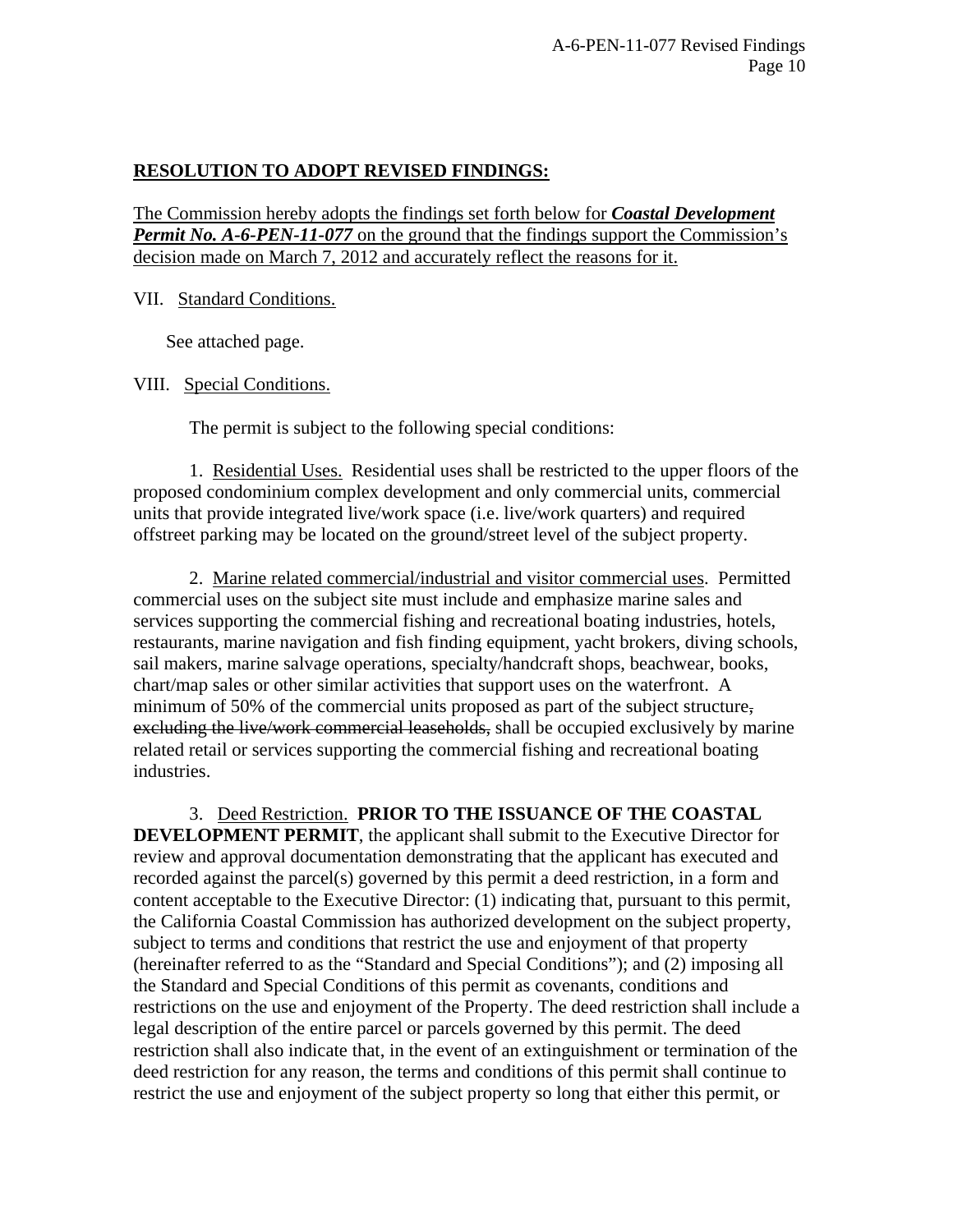the development it authorizes, or any part, modification, or amendment thereof, remains in existence on or with respect to the subject property.

 4. CC&R's. **PRIOR TO OCCUPANCY OF THE CONDOMINIUM UNITS**, the applicant shall submit, for the review and written approval of the Executive Director of the Coastal Commission ("Executive Director"), a Declaration of Restrictions or Covenants, Conditions & Restrictions (CC&Rs) approved by the City of San Diego, which shall include:

a. All the specific restrictions listed in Special Condition Nos. 1 & 2 above; b. A requirement that any lease(s) for commercial square footage within the proposed structures shall include the specific restrictions listed in Special Condition Nos. 1 & 2.

c. Acknowledgement that these same restrictions are independently imposed as condition requirements of the coastal development permit;

d. A statement that provisions of the CC&Rs that reflect the requirements of Special Conditions Nos. 1 & 2 above, cannot be changed without a coastal development permit amendment. If there is a section of the CC&Rs related to amendments, and the statement provided pursuant to this paragraph is not in that section, then the section on amendments shall cross-reference this statement and clearly indicate that it controls over any contradictory statements in the section of the CC&Rs (Declaration of Restrictions) on amendments;

e. The CC&Rs described above shall be recorded against all individual property titles prior to the close of the first escrow for the condominium units.

5. Final Plans. **PRIOR TO THE ISSUANCE OF THE COASTAL** 

**DEVELOPMENT PERMIT**, the applicants shall submit to the Executive Director for review and written approval, final site, floor, and elevation plans for the proposed development that have been stamped approved by the City of San Diego. Said plans shall be in substantial conformance with the concept plans for Pt. Loma Townhomes by Project Design Consultants dated 9/30/11 submitted with the coastal development permit application.

The permittees shall undertake development in accordance with the approved final plans. Any proposed changes to the approved final plans shall be reported to the Executive Director. No changes to the approved final plans shall occur without an amendment to this coastal development permit unless the Executive Director determines that no amendment is legally required.

 6. Final Revised Landscape Plans: **PRIOR TO THE ISSUANCE OF THE COASTAL DEVELOPMENT PERMIT**, the applicants shall submit to the Executive Director for review and written approval final landscaping plans for the proposed development. Said plans shall be in substantial conformance with the landscape development plan for Pt. Loma Townhomes by GMP Landscape Architects dated 3/23/11, but shall be revised to remove the proposed 24 Mexican Fan Palms and include the following: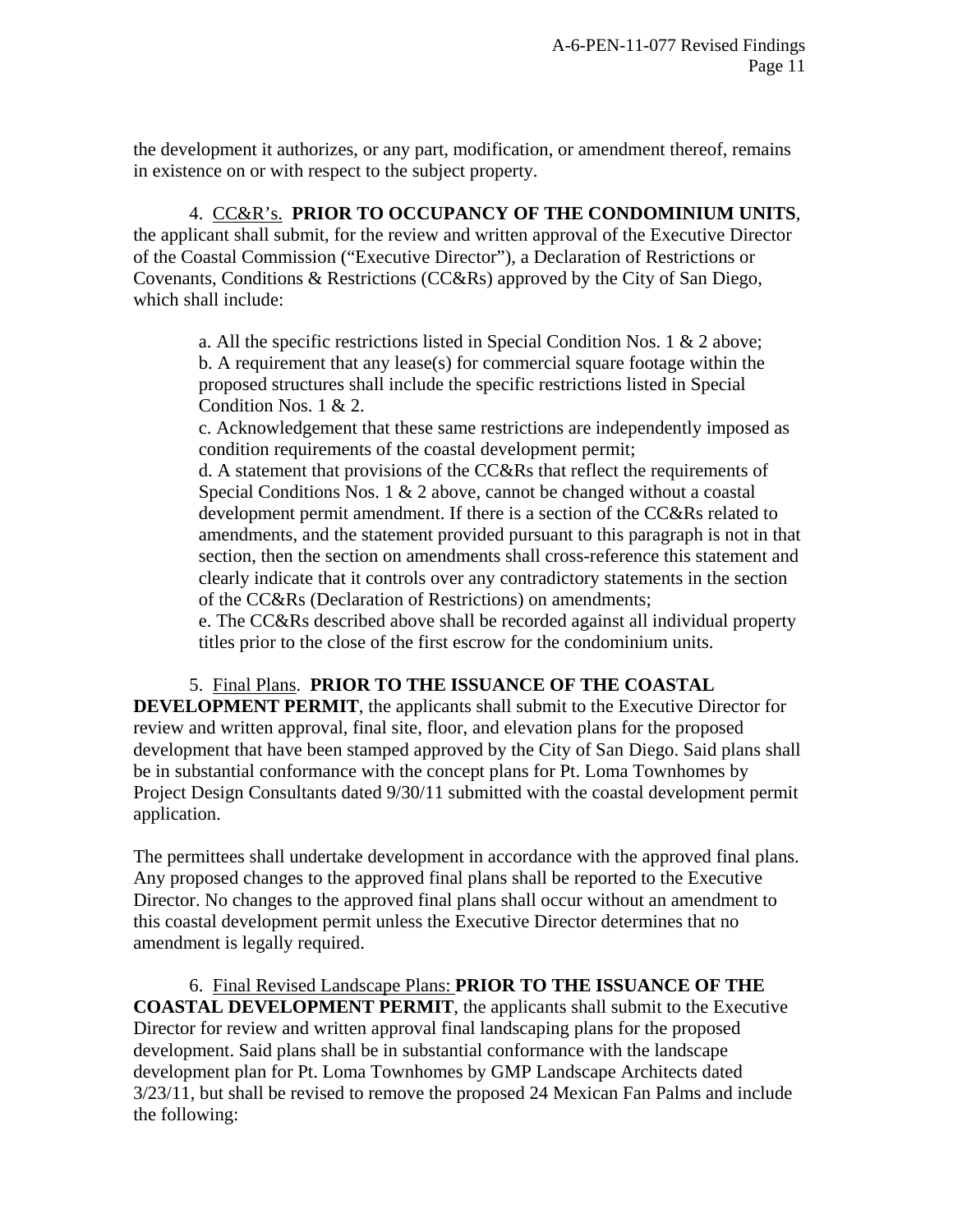a. The type, size, extent and location of all plant materials, the proposed irrigation system and other landscape features on the site shall be provided. All landscaping shall be drought-tolerant, native or non-invasive plant species. All landscape materials within the identified view corridors shall be species with a growth potential not expected to exceed three feet at maturity, except for authorized trees. No plant species listed as problematic and/or invasive by the California Native Plant Society, the California Exotic Pest Plant Council, or as may be identified from time to time by the State of California shall be employed or allowed to naturalize or persist on the site. No plant species listed as 'noxious weed' by the State of California or the U.S. Federal Government shall be utilized. The use of Mexican Fan Palms is prohibited.

b. A planting schedule that indicates the planting plan will be implemented within 60 days of completion of construction

c. A written commitment by the applicant that all required plantings will be maintained in good growing condition, and whenever necessary, will be replaced with new plant materials to ensure continued compliance.

d. Rodenticides containing any anticoagulant compounds (including, but not limited to, Warfarin, Brodifacoum, Bromadiolone or Diphacinone) shall not be used.

e. Five years from the date of issuance of the coastal development permit, the applicant shall submit for review and written approval of the Executive Director a landscape monitoring report, prepared by a licensed Landscape Architect or qualified Resource Specialist, that certifies the on-site landscaping is in conformance with the landscape plan approved pursuant to this Special Condition. The monitoring report shall include photographic documentation of plant species and plant coverage.

If the landscape monitoring report indicates the landscaping is not in conformance with or has failed to meet the performance standards specified in the landscaping plan approved pursuant to this permit, the applicants, or successors in interest, shall submit a revised or supplemental landscape plan for the review and written approval of the Executive Director. The revised landscaping plan must be prepared by a licensed Landscape Architect or Resource Specialist and shall specify measures to remediate those portions of the original plan that have failed or are not in conformance with the original approved plan.

The permittees shall undertake development in accordance with the approved final landscaping plan. Any proposed changes to the approved final plans shall be reported to the Executive Director. No changes to the approved final plans shall occur without an amendment to this coastal development permit unless the Executive Director determines that no amendment is legally required.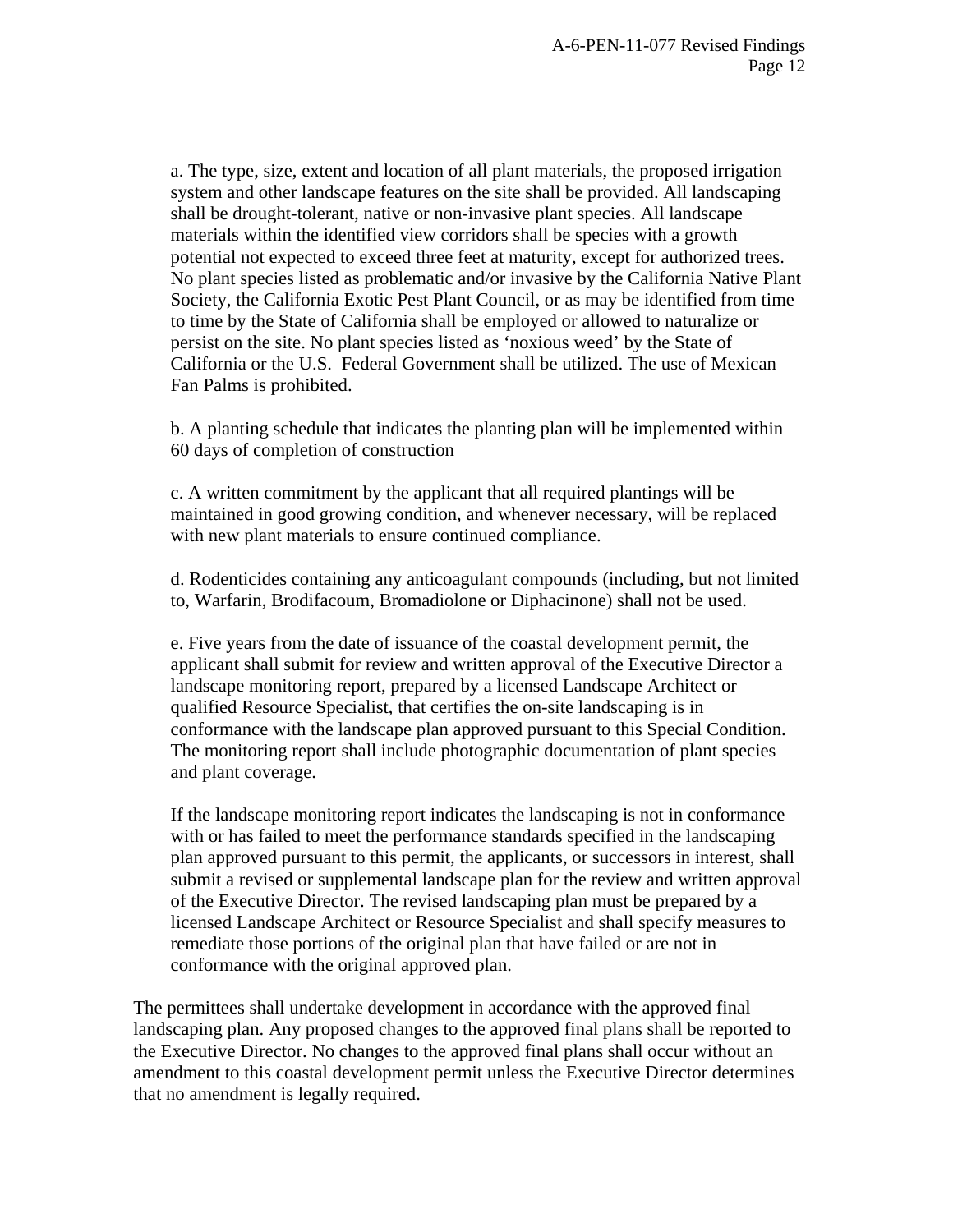7. Water Quality. **PRIOR TO ISSUANCE OF THE COASTAL DEVELOPMENT PERMIT** the applicant shall submit a final Water Quality Technical Report (WQTR), prepared by a licensed water quality professional, for review and approval of the Executive Director. The WQTR shall incorporate structural and nonstructural Best Management Practices (BMPs) (site design, source control and treatment control) designed and implemented to reduce, to the maximum extent practicable, the volume, velocity and pollutant load of stormwater and dry weather flows leaving the developed site and to minimize water quality impacts to surrounding coastal waters. In addition to the specifications above, the plan shall be in substantial conformance with the following requirements:

a. Impervious surfaces, especially directly connected impervious areas, shall be minimized, and alternative types of pervious pavement shall be used where feasible.

b. Irrigation and the use of fertilizers and other landscaping chemicals shall be minimized.

c. Efficient Irrigation Measures including water saving irrigation heads and nozzles, flow sensors, automatic rain sensors and multiple programming capabilities shall be used.

d. Trash, recycling and other waste containers, as necessary, shall be provided. All waste containers anywhere within the development shall be covered, watertight, and designed to resist scavenging animals.

e. All dry weather runoff (non-stormwater flows) shall be retained onsite and not discharged to the bay.

f. A BMP treatment train shall be designed and implemented to collect and treat runoff and remove pollutants of concern (including heavy metals, oil and grease, hydrocarbons, trash and debris, sediment, nutrients and pesticides) through infiltration, filtration and/or biological uptake. The drainage system shall also be designed to convey and discharge runoff from the developed site in a non-erosive manner.

g. Post-construction structural BMPs (or suites of BMPs) shall be designed to treat, infiltrate or filter the amount of stormwater runoff produced by all storms up to and including the 85th percentile, 24-hour storm event for volume-based BMPs, and/or the 85th percentile, 1-hour storm event, with an appropriate safety factor (i.e., 2 or greater), for flow-based BMPs.

h. All BMPs shall be operated, monitored, and maintained for the life of the project and at a minimum, all structural BMPs shall be inspected, cleaned-out, and where necessary, repaired at the following minimum frequencies: (1) prior to October 15th each year; (2) during each month between October 15th and April 15th of each year and, (3) at least twice during the dry season.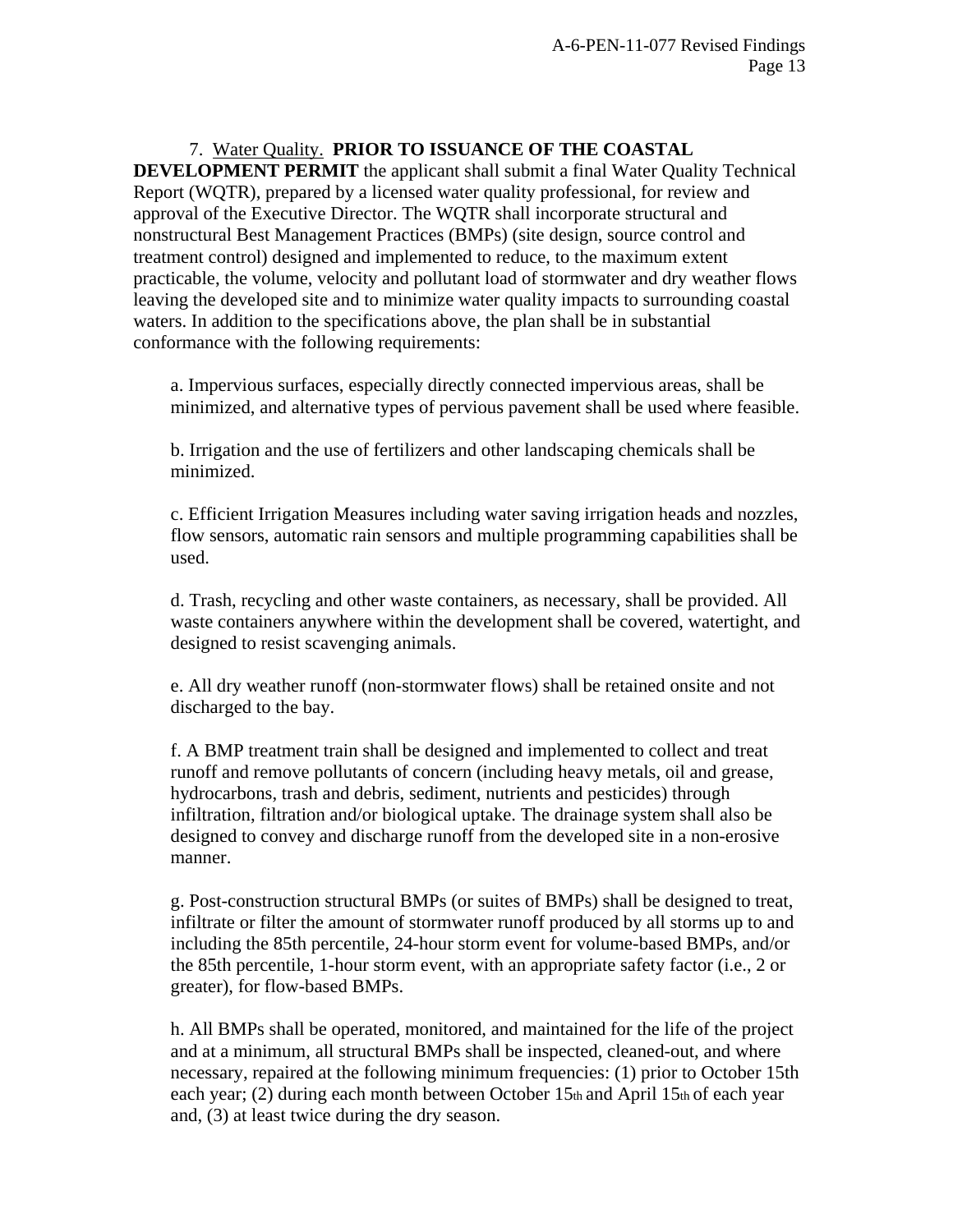i.. Debris and other water pollutants removed from structural BMP(s) during cleanout shall be contained and disposed of in a proper manner.

j. It is the permitee's responsibility to maintain the drainage system and the associated structures and BMPs according to manufacturer's specifications. The permittees shall undertake development in accordance with the approved program. Any proposed changes to the approved program shall be reported to the Executive Director. No changes to the approved program shall occur without an amendment to this coastal development permit unless the Executive Director determines that no amendment is legally required.

 8. Sign Program. **PRIOR TO ISSUANCE OF THE COASTAL DEVELOPMENT PERMIT**, the applicants shall submit to the Executive Director for review and written approval a sign program documenting that only monument signs, not to exceed eight (8) feet in height, or facade signs are proposed. No tall or free-standing pole or roof signs shall be allowed.

The permittees shall undertake development in accordance with the approved sign program. Any proposed changes to the approved sign program shall be reported to the Executive Director. No changes to the sign program shall occur without a Coastal Commission approved amendment to this coastal development permit unless the Executive Director determines that no amendment is legally required.

 9. Other Special Conditions from City of San Diego. Except as provided by this coastal development permit, this permit has no effect on conditions imposed by the City of San Diego pursuant to an authority other than the Coastal Act.

IX. Findings and Declarations.

The Commission finds and declares as follows:

 1. Project Description. The proposed project involves the demolition of two existing on-site structures, currently used by marine related businesses, and redevelopment of the subject site with three, two story buildings and one, three story building, with a maximum height of 30 ft. The total square footages of the proposed mixed-use structures would be 13,068 sq. ft. of commercial and live/work unit space on the ground floor and 64,588 sq. ft. of upper floor residential square footage. The proposed project involves the construction of 36 residential/town home units on the upper floors of the mixed-use structures as well as four (4) new integrated live/work commercial spaces ("live/work quarters") to be located along the ground level on the bayside/tidelands frontage of the development and six commercial condominium units (totaling approx. 7,100 sf.) to be situated all along the Scott Street frontage and one separate commercial leasehold at the northeast corner of the site along Dickens/adjacent tidelands. The proposed development would also provide 132 parking spaces in a partially subterranean parking garage.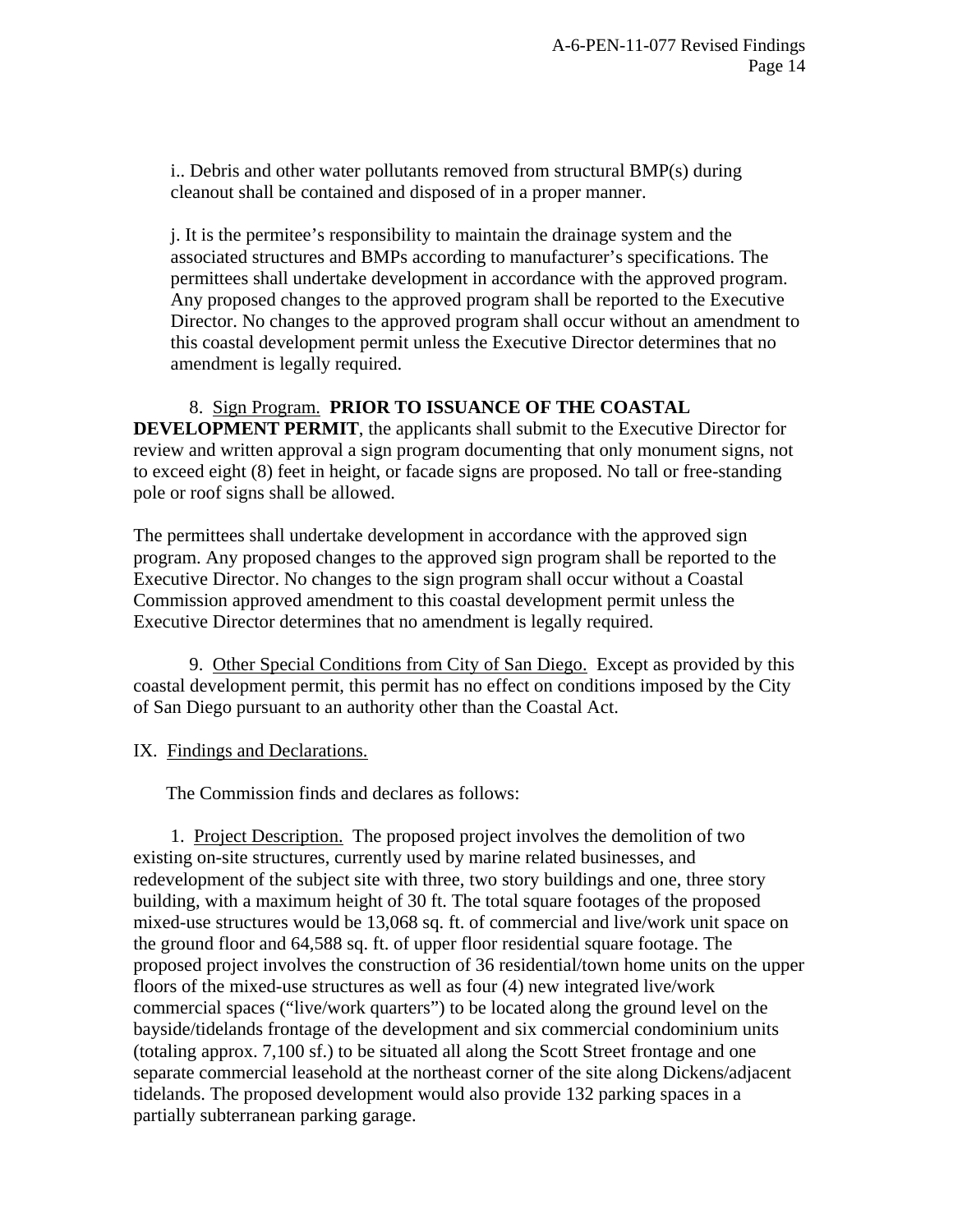The Peninsula Community Plan identifies this area as a "transitional area", where gradual Commercial development and redevelopment is currently underway. Further, one of the objectives of the Plan is to "maintain and encourage continued development of the commercial fishing and marine related commercial land uses within Peninsula." The Peninsula Community LUP designates the site as Community/Commercial, with the City's overlying zoning for the site being CC-4-2, or Community Commercial. The CC-4-2 zoning allows for multi-residential units but not on the ground floor; all retail sales uses; all commercial services; visitor accommodations; bed & breakfast establishments; parking facilities; vehicle sales & services; warehouses; and research/development uses. Additionally, under the C-4-2 zoning industrial land use classification, "marine-related uses within the coastal zone" are clearly allowed under the zoning code with a conditional use permit as are numerous other uses allowed through either conditional use or neighborhood use permits. As such, the subject mixed use development, as proposed and conditioned, would include uses allowable under the LUP and LCP zoning.

The subject site is located one parcel from the San Diego Bay (America's Cup Harbor) and is located in an area commonly referred to as the Roseville District of the Peninsula Community Plan area. The Roseville District supports a mix of single family residential, multi family residential, commercial, industrial, and visitor serving uses. There are existing commercial developments fronting Scott Street near the subject site, as well as industrial marine related uses to the southeast and northeast. Port tidelands are located immediately southeast of the site which are currently undergoing redevelopment as the "Kettenburg Landing" which includes, in part, construction of a walk-up food plaza and a public access walkway. While the subject site does not have direct waterfront access it still supports a variety of marine related businesses on site and is adjacent to other surrounding marine related industries.

The standard of review is the certified LCP as well as the public access policies of the Coastal Act.

 2. Marine-Related Uses. The subject site has historically supported marine dependent commercial recreational and industrial uses such as boatyards and boat repair services and is currently occupied by seven different marine related businesses on site. At one point in time, prior to a lot line adjustment, the subject site was connected with the tidelands parcel to the east, though, currently the subject site has no direct water access. The proposed project would displace the current marine-related businesses on site, however, the proposed project, as conditioned, would require that marine related community commercial and visitor serving uses are preserved in the new mixed use development proposed on the subject site.

 The following provisions from the Peninsula Community LUP apply to the subject site and state in part: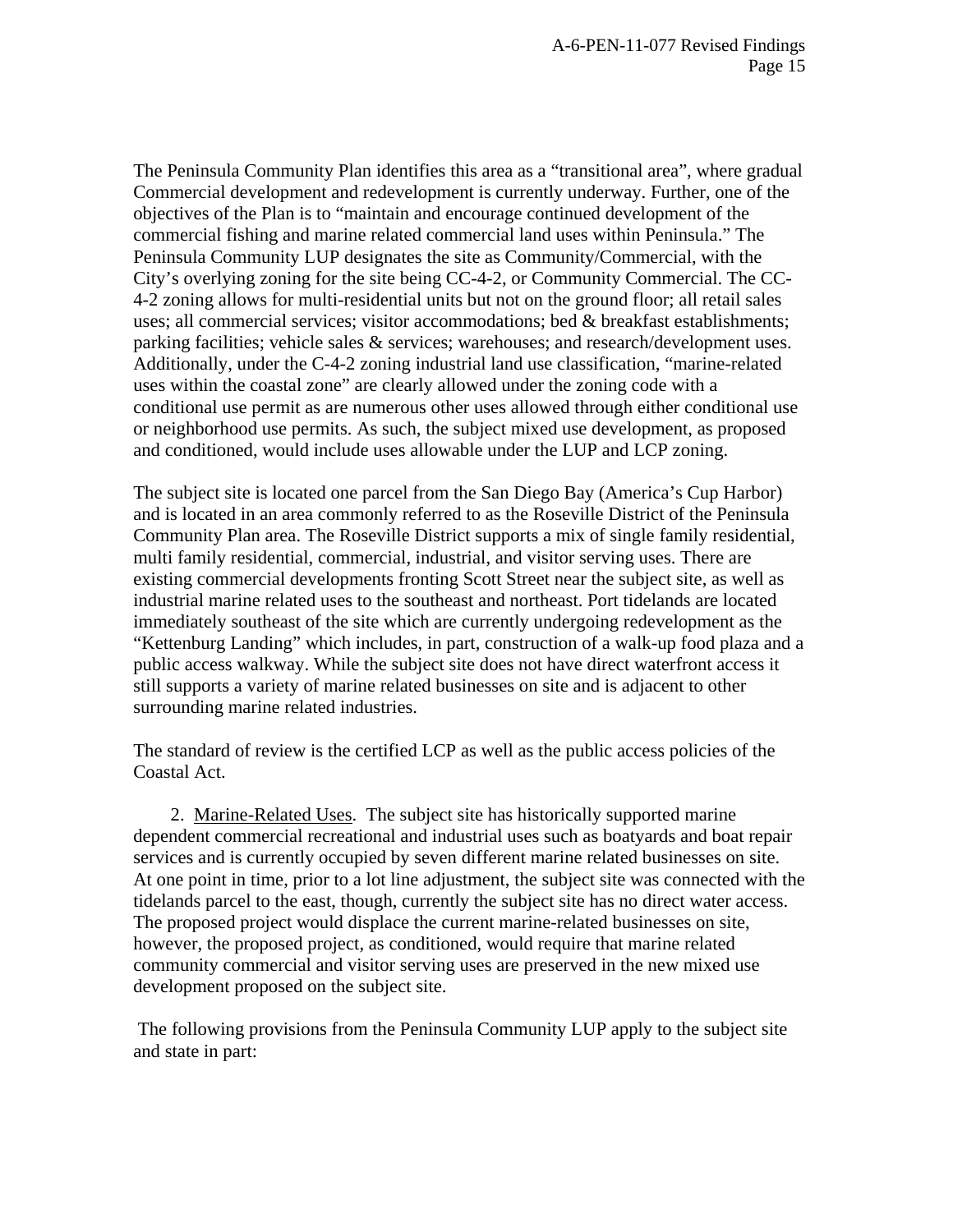- Encourage continued development and sensitive redevelopment of a wide variety of community-, visitor- and marine-related community commercial uses in the Roseville commercial district.
- The Roseville commercial district should remain as the primary commercial focus within Peninsula. A majority of the area should be designated for a mix of residential, community commercial, commercial recreation and marine-related commercial and industrial uses. A portion of this area should be rezoned to residential which would permit this mix of uses with strengthened parking and landscape requirements. Residential development should be allowed at densities not exceeding 29 du/acre on upper floors of the commercial development, or with densities up to 43 du/acre permitted only in conjunction with low- and moderateincome housing.
- Maintain and encourage continued development of the commercial fishing and marine related commercial land within Peninsula.
- The area generally located along the north and west sides of Canon Street, east of Scott, and the area generally between Carlton and Dickens, also east of Scott, should be designated for marine-related commercial/industrial uses. In cases where discretionary review is applicable, development controls addressing building design, landscaping, view preservation, parking requirements and performance criteria should be applied to all new development in this area.

Additionally, the following City of San Diego Land Development provisions are applicable to the subject site and state:

## **131.0507 Purpose of the CC (Commercial--Community) Zones**

(a) The purpose of the CC zones is to accommodate community-serving commercial services, retail uses, and limited industrial uses of moderate intensity and small to medium scale. The CC zones are intended to provide for a range of *development* patterns from pedestrian-friendly commercial *streets* to shopping centers and auto-oriented strip commercial *streets*. Some of the CC zones may include residential *development*. Property within the CC zones will be primarily located along collector *streets*, major *streets*, and public transportation lines.

[…]

(4) The following zones allow heavy commercial uses and residential uses: CC-4-2 is intended to accommodate *development* with high intensity, strip commercial characteristics

[…]

Ground *Floor* Restriction. Residential use and residential parking are prohibited on the ground *floor* in the front half of the *lot*, except in the CC-3-4, CC-3-5, CC-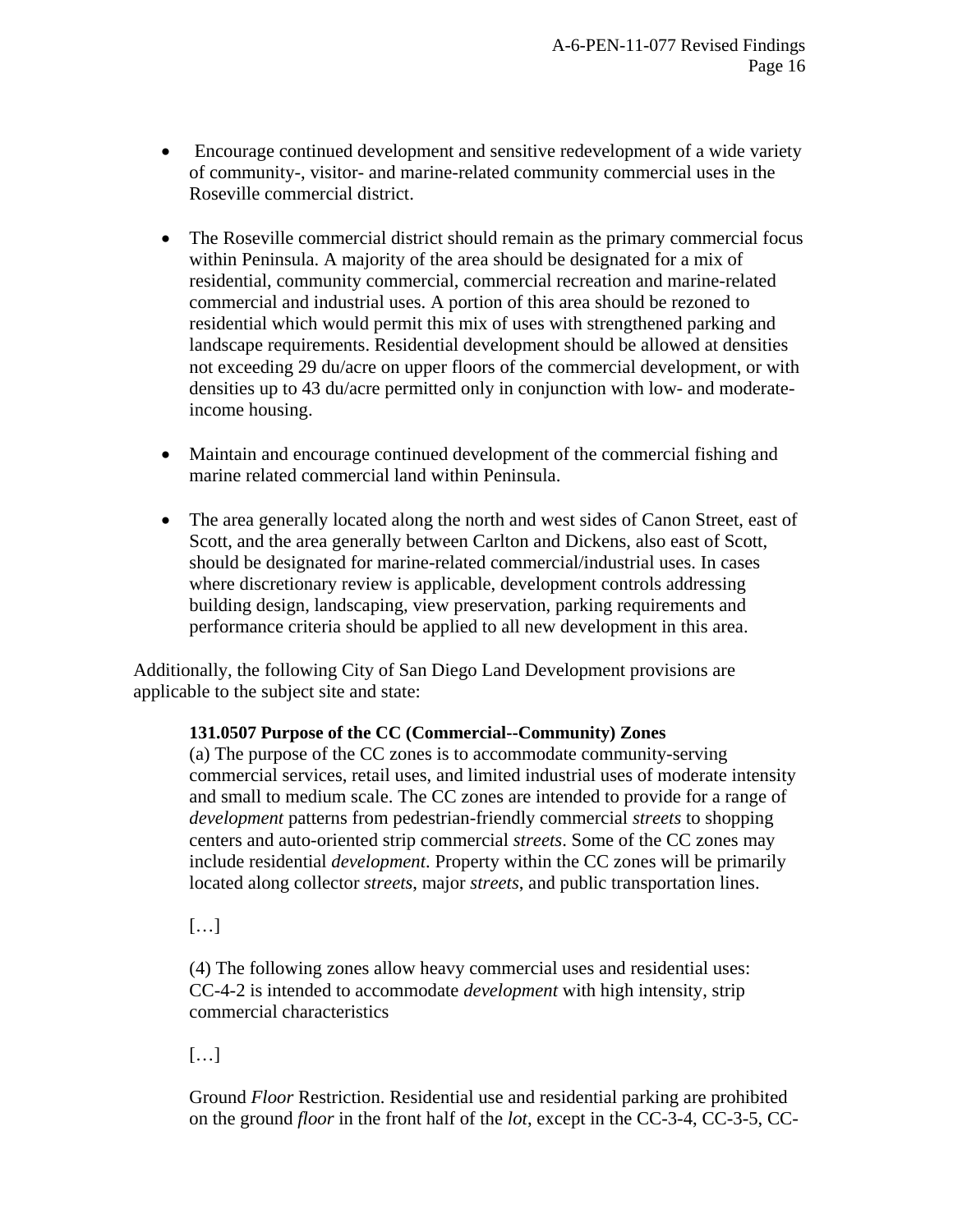4-4, CC-4-5, CC-5-4, CC-5-5, and CV-1-2 zones, where these uses are prohibited on the ground *floor* in the front 30 feet of the *lot* as shown in Diagram 131-05A. Within the Coastal Overlay Zone, required parking cannot occupy more than 50 percent of the ground floor in the CV-1-1 or CV-1-2 zones.

[…]

(f) Within the Coastal Overlay Zone, residential uses are not permitted on the ground floor.

Prior to Commission approval of LCP Amendment 2-10 in February 2011, the subject site had an Industrial land use designation indentified in the Peninsula Community Plan. Through the project driven LCP Amendment 2-10, the land use designation for the subject site was changed to Community/Recreational, with the intent that marine related commercial and visitor serving uses would be included and emphasized in the commercial component of the proposed mixed use development on the subject site. As part of the LCP Amendment approval, the Commission included policy language modifications in the Peninsula Community Plan that clarified the requirement for encouraging marine related community commercial and visitor serving uses in the Roseville subarea. The new policies included in the Peninsula Community Plan state:

On Page 34 of the Community Plan, under the Commercial Plan Element, the first Objective reads:

Encourage continued development and sensitive redevelopment of a wide variety of community, visitor and marine related community commercial uses in the Roseville commercial district, including, but not limited to, marine sales and services supporting the commercial fishing and recreational boating industries, hotels, restaurants, marine navigation and fish finding equipment, yacht brokers, specialty/handcraft shops, beachwear, chart/map sales and other similar activities that support uses on the waterfront. Residential uses may be permitted but for properties situated along or southeast of Rosecrans Street and extending to the tidelands between Hugo Street and Byron/Shelter Island Drive, residential uses should be restricted to the upper floors; only commercial units, commercial units that provide integrated live/work space (i.e. live/work quarters) and required off-street parking may be located on the ground/street-level.

On Page 36, under Recommendations for Specific Commercial Areas, Roseville,:

For properties adjacent to the tidelands, permitted uses shall include, but not be limited to, marine sales and services supporting the commercial fishing and recreational boating industries, hotels, restaurants, marine navigation and fish finding equipment, yacht brokers, diving schools, sail makers, marine salvage operations, specialty/handcraft shops, beachwear, books, chart/map sales and other similar activities that support uses on the waterfront. Residential uses may be permitted but for properties situated along or southeast of Rosecrans Street and extending to the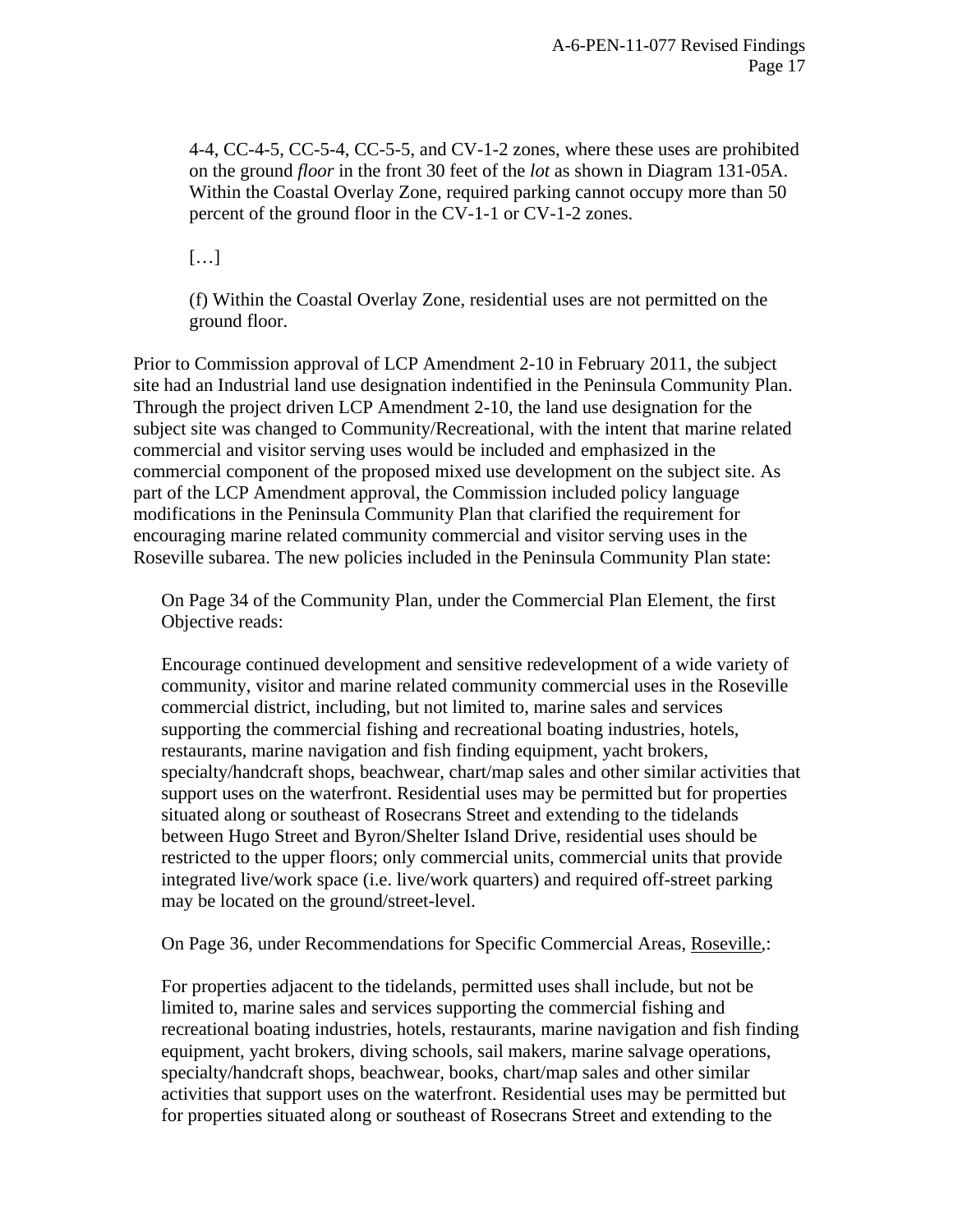tidelands between Hugo Street and Byron/Shelter Island Drive, residential uses should be restricted to the upper floors; only commercial units, commercial units that provide integrated live/work space (i.e. live/work quarters) and required off-street parking may be located on the ground/street-level.

Although the subject site does not have direct water access it remains critical that the proposed project encourage and includes marine related community commercial uses, consistent with the policies of the Peninsula Land Use Plan, which identifies marine related businesses as priority uses. While the standard of review is the City LCP/ Peninsula Community Plan, both the City's LCP and Peninsula LUP were derived from Chapter 3 policies of the Coastal Act and, as such, incorporate measures for protecting and preserving marine related uses in areas near the shoreline. The permitted uses allowed in the Community/recreational land use designation for the subject site allow for a broad range of retail, commercial, and visitor serving services as well as light industrial uses such as dry boat storage or marine services. Marine related priority uses are required to be encouraged in the commercial units along the street and tidelands frontages, but non-priority uses, such as the residential component of the proposed development, must be located above the street level, as specifically stipulated in the Peninsula LUP.

The applicant is proposing to construct a mixed use development with ten ground floor commercially designated units, where four of those will be live/work units, with the remaining 36 townhome units located in the upper floors of the 30 ft. high structure. Marine-related/industrial uses are a priority use for this area as identified by Chapter 3 policies of the Coastal Act as well as the Peninsula Community Plan, and as such, the proposed project is conditioned so that such uses are required and incorporated into the commercial component of the proposed mixed use structures. Specifically, Special Condition Nos. 1, 2, 3, and 4 pertain to protection of marine related priority uses on the subject site. Special Condition #1 restricts residential development to the upper floors of the proposed structure, while Special Condition #2 requires that marine related uses be included in the commercial component of the proposed structure.

Specifically, Special Condition #2 requires that 100% of the commercial use on the subject site must include and emphasize marine sales and services supporting the commercial fishing and recreational boating industries, hotels, restaurants, marine navigation and fish finding equipment, yacht brokers, diving schools, sail makers, marine salvage operations, specialty/handcraft shops, beachwear, books, chart/map sales or other similar activities that support uses on the waterfront, as stipulated in the Peninsula Community Plan. Additionally, the condition requires that 50% of the commercial uses in the proposed development, excluding the live/work commercial leaseholds, must be occupied by marine related retail or services that support the marine community. Specifically, Special Condition #2 would apply to all of the proposed commercial units including the seven general commercial condominium units and the four live/work units, which total 13,068 sq. ft. of commercial space. As such, 50% of the total 13,068 sq. ft. of commercial square footage would be required to be occupied exclusively by marine related retail or services supporting the commercial fishing and recreational boating industries. The inclusion of the live/work units into the 50% requirement of Special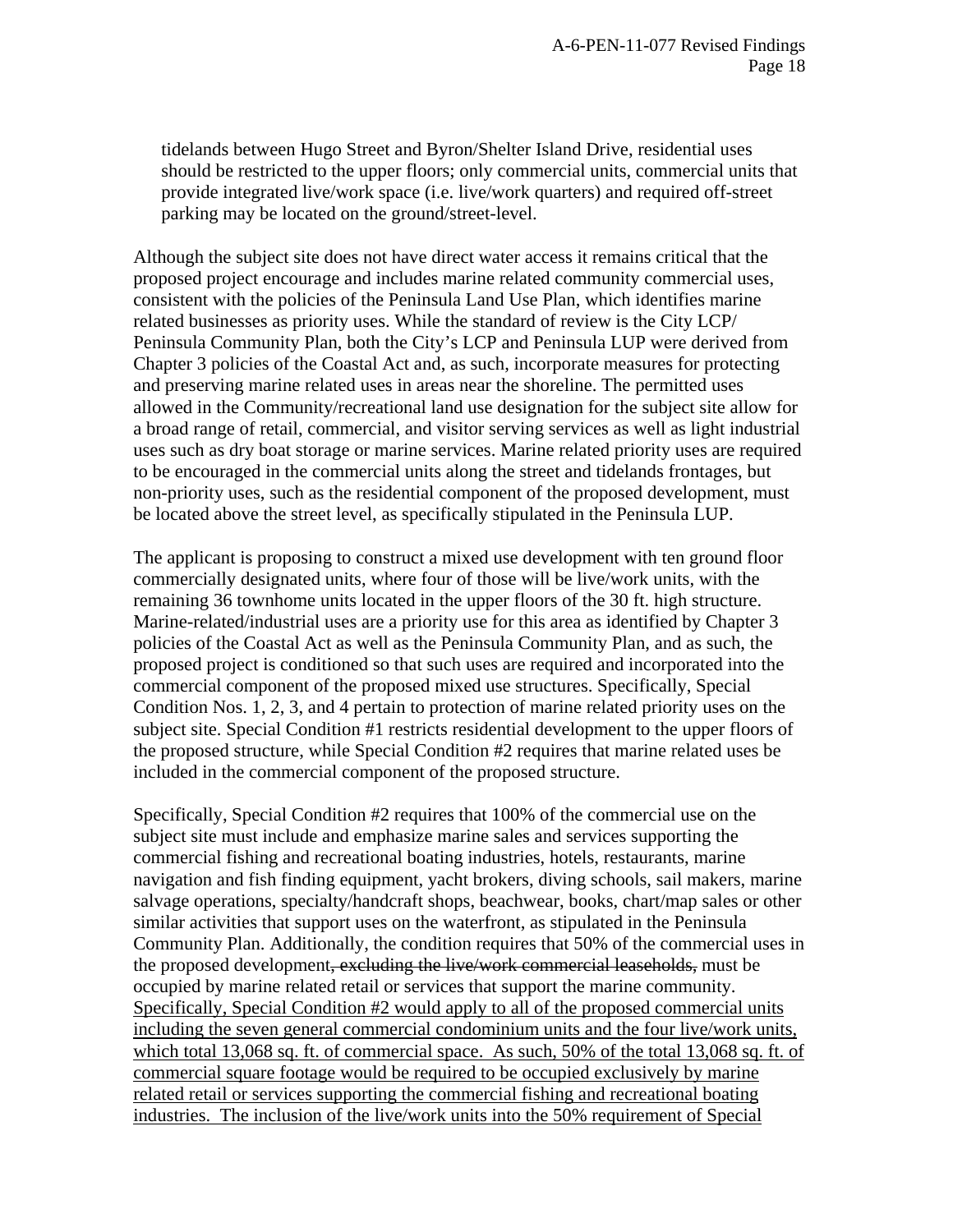Condition #2 is consistent with the applicable Peninsula Community Plan, which requires all commercial development on the subject site to include and encourage marine related community commercial uses. This restriction still allows for a broad array of commercial/retail uses in the commercial and live/work commercial units, however, it would restrict uses such as hotels or offices, unrelated to the marine community sales or services, from occupying over 50% of the total commercial square footage of the subject development.

The intent of this condition is to allow for a variety of potential commercial/recreational and visitor serving uses on the subject site, while still encouraging and emphasizing marine related priority uses, consistent with the requirements of the Peninsula LUP, Commercial Plan Element.

Special Condition #3 requires that the applicants record a deed restriction prior to permit issuance that incorporates all of the permit's Standard and Special Conditions and will ensure that all of the Standard and Special Conditions attached to this permit appear on the title report for the property. To further ensure that these marine related priority uses are protected and encouraged on the subject site in perpetuity, Special Condition #4 requires that CC&Rs be prepared and submitted to the Commission prior to occupancy of any of the units. Through the CC&Rs, all future owners and lessees of commercial units in the subject structure will be notified of and required to abide by the restrictions on the property implemented through the Special Conditions number 1 and 2 of this permit.

In summary, the proposed special conditions will protect and encourage marine related priority uses on the subject site and restrict residential units to the upper floors of the ground structure, consistent with the requirements of the Peninsula Community Plan LUP and the City's LCP. As such, the proposed project, as conditioned, is consistent with the above cited provisions of the certified LCP.

 3. Public Access/Parking. A number of policies in the Coastal Act address the protection and improvement of public access and recreation opportunities within the coastal zone, including:

## **Section 30211**.

Development shall not interfere with the public's right of access to the sea where acquired through use or legislative authorization, including, but not limited to, the use of dry sand and rocky coastal beaches to the first line of terrestrial vegetation.

## **Section 30212(a)**

(a) Public access from the nearest public roadway to the shoreline and along the coast shall be provided in new development projects except where:

(1) it is inconsistent with public safety, military security needs, or the protection of fragile coastal resources,

(2) adequate access exists nearby, or, […]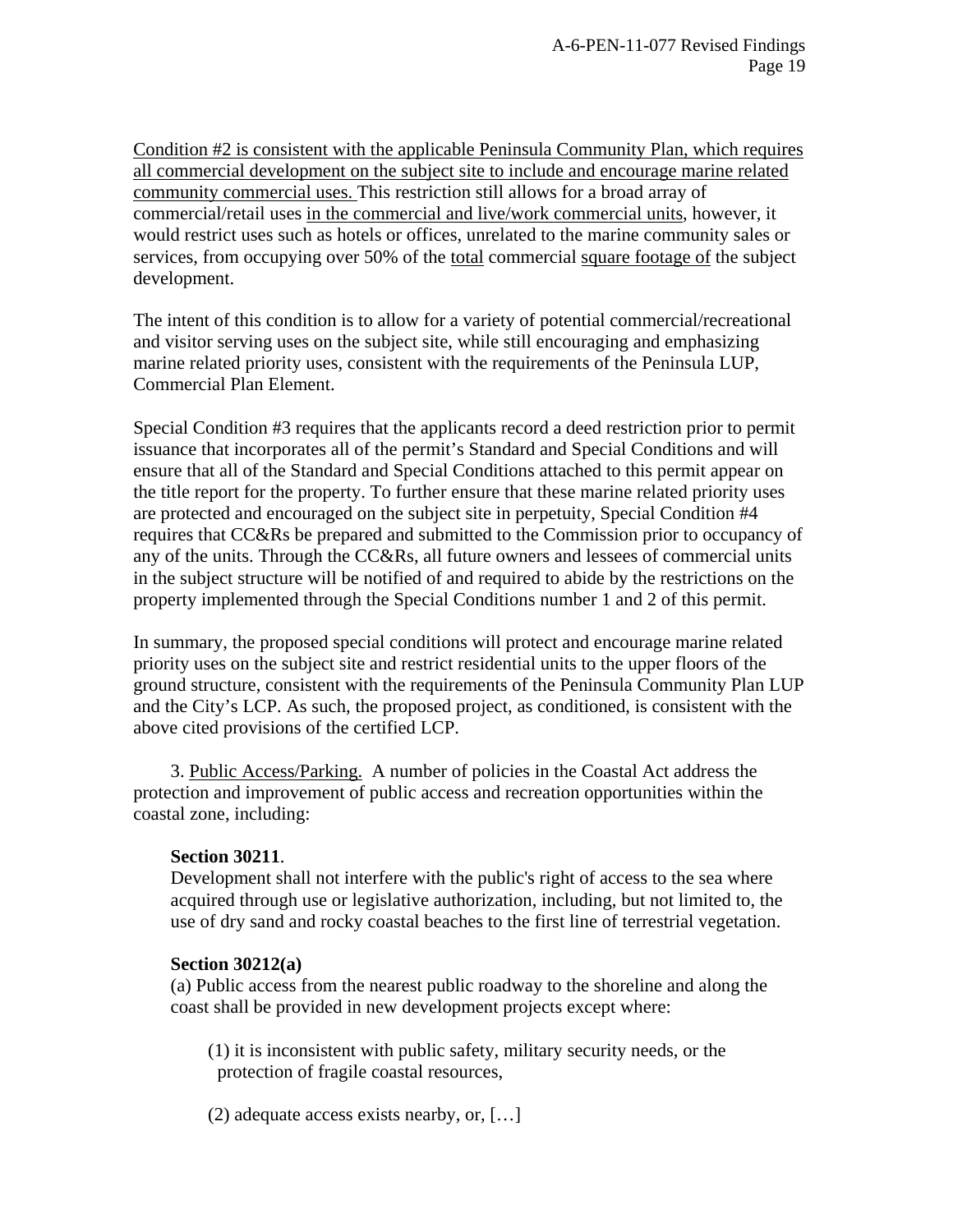The Peninsula Community Plan Transportation and Shoreline Access component includes the following objectives:

- Residential development should provide 1.3 parking spaces per one bedroom or studio unit and 1.6 parking spaces per two or more bedroom units.
- All parking facilities should be designed so that they are compatible with pedestrian circulation and should be screened, to the extent feasible, from public view.
- Complete the system of public sidewalks, paths and stairways to provide safe and efficient pedestrian access to the residential, commercial and recreational areas of the Peninsula community.
- The commercial, residential and industrial areas should encourage pedestrian orientation and strive to include pedestrian and bicycle pathways and other facilities in their design in order to enhance the aesthetic and recreational qualities of this area.
- Scott Street, between North Harbor Drive and Talbot should be designed to incorporate a priority for pedestrian crossings east-west for better safety, maintain traffic flow and improve overall aesthetic design. The design should be integrated into the overall redevelopment of the Roseville area. In addition, Talbot between Rosecrans and Scott should also be improved as a four-lane major street. Peak hour parking restrictions and formation of an assessment district should also be reviewed for their effectiveness in alleviating traffic congestion.
- The following parking requirements should apply within the coastal zone:

- New commercial/office development should provide at least one parking space for every 400 square feet of gross floor area on-site or one space per 500 square feet of gross floor area in a common parking facility.

- Additions or modifications to existing commercial/office development should provide a minimum of twice the number of parking spaces as would be necessitated by the magnitude of said enlargement; provided, however, that the number of spaces required by this paragraph need not exceed the total number of parking spaces required for the enlarged development.

- Residential development should provide 1.3 parking spaces per one bedroom or studio unit and 1.6 parking spaces per two or more bedroom units.

- Parking for commercial establishments in the Voltaire and Rosecrans commercial districts should be located in rear alleys wherever this is practical.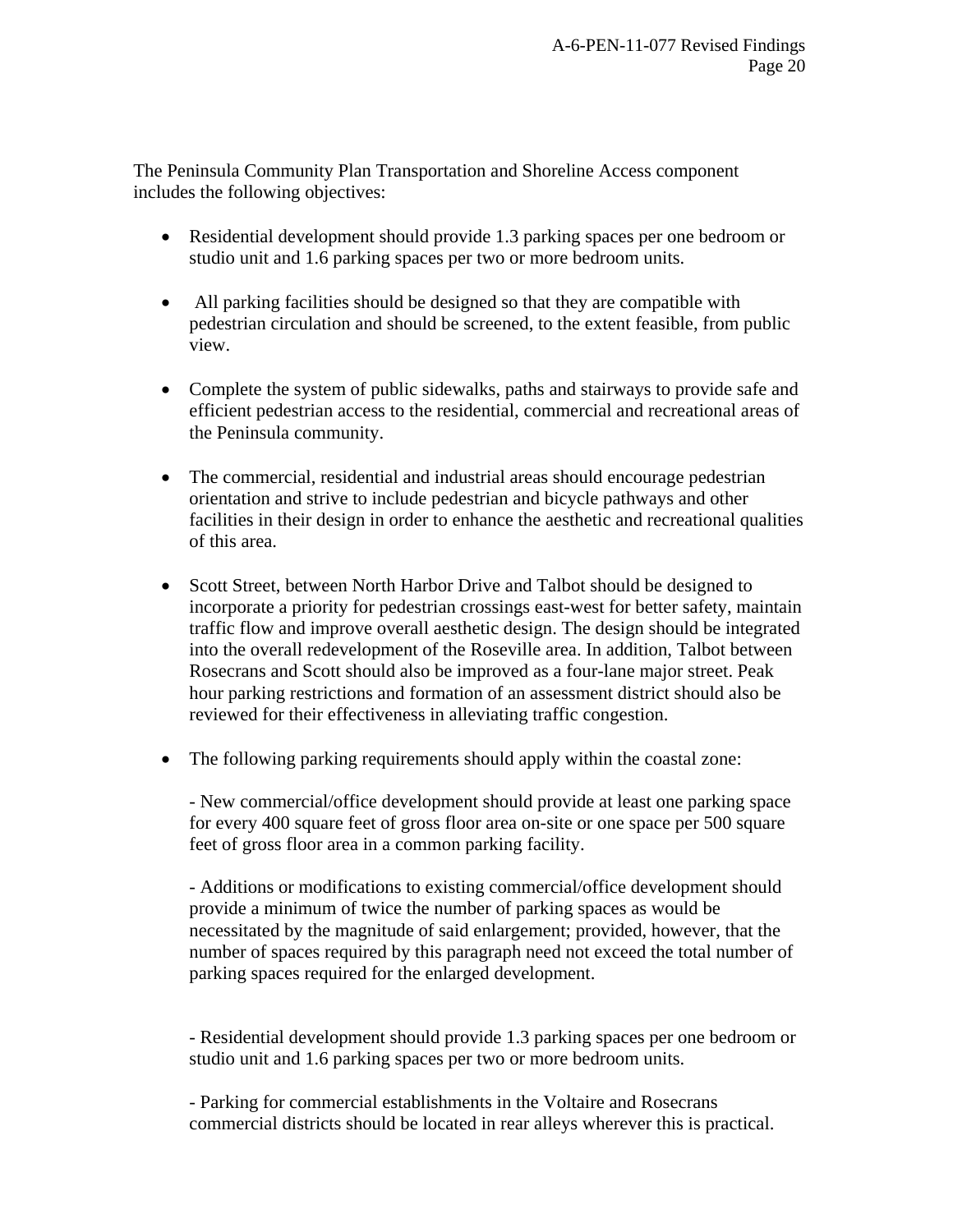In addition, the following provisions of the certified LCP are applicable and state, in part:

Article 2, General Development Regulations- Division 5, Parking Regulations the following policies apply to the subject site:

# **§142.0525 Multiple Dwelling Unit Residential Uses — Required Parking Ratios**

(a) Minimum Required Parking Spaces. The required automobile parking spaces, motorcycle parking spaces, and bicycle parking spaces for *development* of *multiple dwelling units*, whether attached or detached, and related an *accessory uses* are shown in Table 142-05C. Other allowances and requirements, including the requirement for additional common area parking for some projects, are provided in Section 142.0525(b) through (d).

# **§142.0530 Nonresidential Uses — Parking Ratios**

(a) Retail Sales, Commercial Services, and Mixed-Use Development. Table 142-05D establishes the ratio of required parking spaces to building *floor* area in the commercial zones, industrial zones, and planned districts shown, for retail sales uses and for those commercial service uses that are not covered by Table 142-05E or 142-05F. Table 142-05D also establishes the required parking ratios for mixed-use developments in a single *structure* that include an allowed use from at least two of the following use categories: (1) retail sales, (2) commercial services, and (3) offices.

 -All parking facilities should be designed so that they are compatible with pedestrian circulation and should be screened, to the extent feasible, from public view.

The subject site is situated between the first public road and the sea in an area of the Peninsula Community designated as Roseville. The proposed mixed use development includes a 36 unit townhome project, four live/work commercial units with six commercial leaseholds and 132 off-street garage parking spaces with four ADA accessible spaces, 6 motorcycle spaces and 23 bicycle spaces, on a 1.65 acre parcel. The subject site is located one parcel from the San Diego Bay (America's Cup Harbor) and is located in an area commonly referred to as the Roseville District of the Peninsula Community Plan area. Port tidelands are located immediately southeast of the site which are currently undergoing redevelopment as the "Kettenburg Landing" which includes, in part, a reconfigured and smaller boatyard located closer to Shelter Island Drive; two commercial/retail buildings with two parking lots, the construction of a walk-up food plaza and the establishment of a public access promenade connecting public accessways from beyond Point Loma Seafoods and the sportfishing operations along America's Cup Harbor north of the site through the tidelands parcel and connecting to Shelter Island Drive south of the site. The Peninsula LUP states: "A public walkway follows the perimeter of the commercial fishing basin between Dickens Street and North Harbor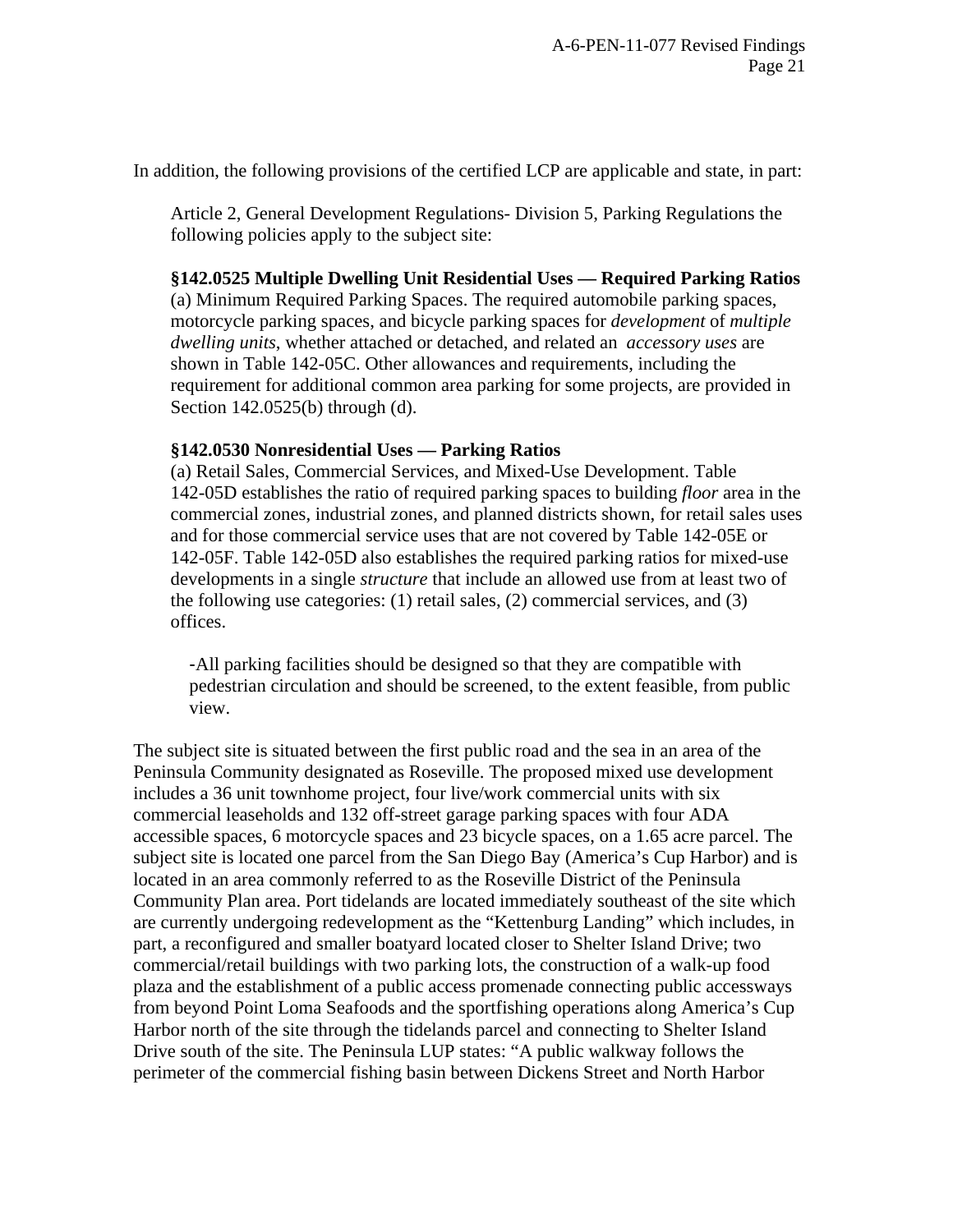Drive. Although there is no direct access to the water, the walkway does provide public enjoyment of the fishing facilities. A public parking lot, comfort station and picnic area serves this area which is under the control of the Port District".

The policies of the Peninsula LUP and the City's LCP require that for every 400 sq. ft. of commercial space, one parking spot is required to be provided on site. The residential parking requirements for the coastal zone in the LUP are less restrictive than the LDC policies and are not as applicable to the proposed type of mixed use development, as such, the LDC parking policies of Table 142-05C and D are applied as they refer to multiple dwelling residential and non residential-mixed use development. There are 36 townhome units with a mix of one, two and three bedrooms, and 13,068 sq. ft. of ground floor commercial and commercial live/work space. The policies of the LDC per SDMC table 142-05C, require that 1 parking space be provided for every 400 sq. ft. of commercial space, 1.75 parking spaces be provided for the 2 one bedroom units proposed, 2.25 parking spaces be provided for the 5 two bedroom units, and 2.5 parking spaces be provided for the 29 three bedroom units proposed. Based on these requirements, the proposed project would need to provide 33 spaces for the commercial component (13,068 sq. ft. divided by 400) and 88 spaces for the residential component (29 3-bedroom units x 2.5; 5 2-bedroom units x 2.25; and 2 1-bedroom units x 1.75) with 11 additional spaces provided in excess of the requirements of the City LCP. The parking spaces would be located in a partially subterranean garage. As such, the proposed project provides adequate on site parking and will not have adverse impacts on the traffic circulation in the area or result in adverse impacts to public access to the shoreline in this area.

There is no public access to the bay currently provided on the subject site. Access to the bay will be provided in the future through an adjacent promenade/pedestrian path along the waterfront which is proposed by the Port District on the adjacent parcel of bayfront land between the subject site and bay (Port Master Plan Amendment #33/America's Cup Harbor). The proposed project will not result in adverse impacts to direct waterfront access, as adequate parking is provided on site at parking ratios consistent with the City's LDC. Additionally, the proposed project will enhance pedestrian amenities in the right of way along Carleton and Dickens Streets with improved sidewalks leading towards the Kettenburg landing site. As such, the proposed project is consistent with the public access policies of Chapter 3 of the Coastal Act and the certified LCP.

 4. Visual Resources. The Peninsula Community Plan includes the following objectives:

## Urban Design Section Objectives

• Maintain and complement the existing scale and character of the residential areas of Peninsula.

• Upgrade the physical appearance of the commercial area in Peninsula.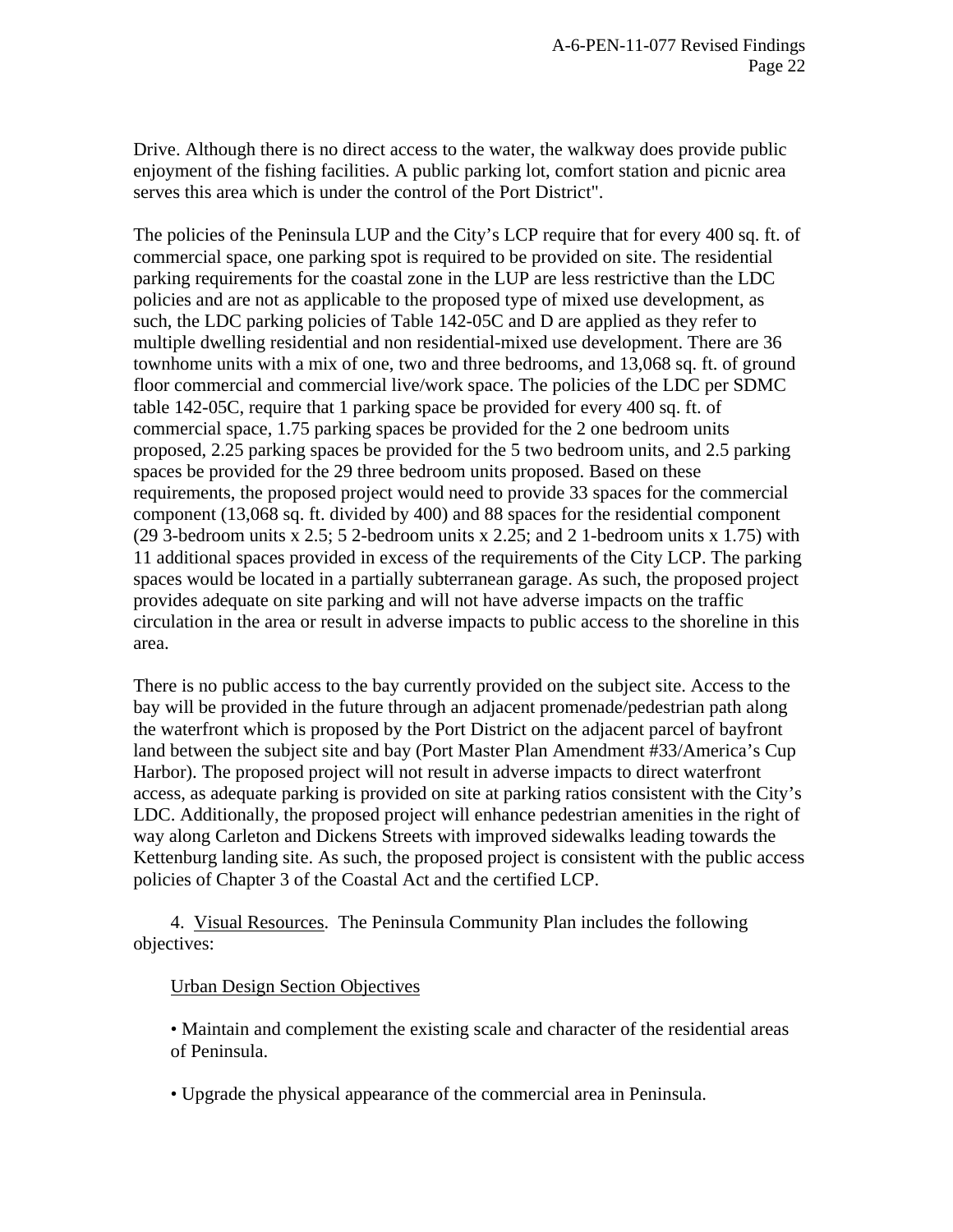• Protect and enhance those natural and man-made features of the Peninsula community which make this area unique to the San Diego region.

• Enhance the community's image through special treatment of the major entry points into the community.

• Preserve and enhance significant views of the bay and ocean.

## Commercial Component

In addition to physical access to the ocean and bay environments, visual access is an important consideration in terms of maximizing enjoyment of the Peninsula's unique resources. A number of view corridors exist throughout the Peninsula planning area, providing views of the bay, ocean, downtown, Coronado, Mission Bay and Pacific Beach. […]

## Local Coastal Program Section

## L. VISUAL RESOURCES AND SPECIAL COMMUNITIES

1. Issue: Future development in the area should not detract from the special characteristics of the community. Residential development should be compatible with existing housing styles and price ranges.

Recommendation: The Plan's community character component discusses the factors which make the Peninsula community unique to the San Diego region. The Plan proposes guidelines for new development which are designed to protect significant natural and man-made (heritage) resources of the community. Also stressed is the need to ensure that new development is consistent with regard to overall design to adjacent properties.

2. Issue: The Peninsula plan proposes the removal of overhead power lines, billboards, and other visual clutter. Planting of vegetation and landscaping along streets lacking these amenities is also recommended. The Land Use Plan should propose zoning changes and an effective abatement program. Effective measures (including controls on building and vegetation) must be taken to ensure the preservation of lines of sight to the bay and ocean.

Recommendation: The Plan contains a visual resources component which addresses, in detail, proposals to enhance aesthetics of the community. Specifically, sign standards are recommended for all of the commercial areas in order to reduce the visual clutter present in these locations. The Plan recommends that billboards be eliminated and utilities, wherever feasible, be undergrounded. In conjunction with the public access component, the visual resources component also identifies significant vistas throughout the community and encourages their preservation.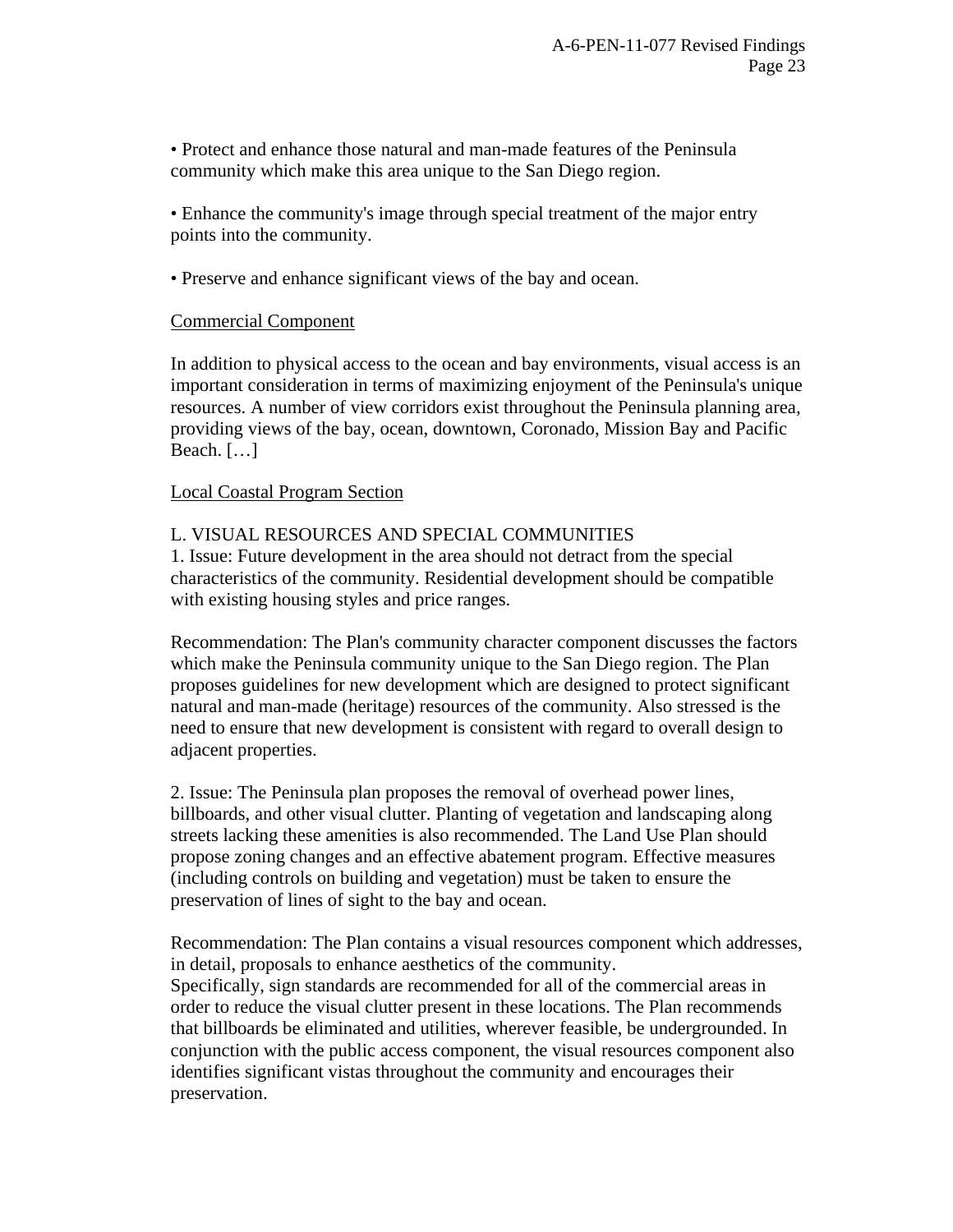In addition, Section 132.0403 of the City's certified Land Development Code also contains the following requirements:

[…]

(c) If there is an existing or potential public view between the ocean and the first public roadway, but the site is not designated in a *land use plan* as a view to be protected, it is intended that views to the ocean shall be preserved, enhanced or restored by deed restricting required side *yard setback* areas to cumulatively form functional view corridors and preventing a walled effect from authorized development.

[…]

(e) Open fencing and landscaping may be permitted within the view corridors and visual accessways, provided such improvements do not significantly obstruct public views of the ocean. Landscaping shall be planted and maintained to preserve public views.

Public views to the bay are visible from the eastern side of the project site and also along the two frontages (Dickens and Carleton Streets), although views across the site itself from Scott Street (west side of site) are not available due to the presence of existing buildings on the property. There are no LUP designated public view corridors along any portion of the site or its surrounding street frontage to the bay. However, the LUP does state that, "[i]n addition to physical access to the ocean and bay environments, visual access is an important consideration in terms of maximizing enjoyment of the Peninsula's unique resources. A number of view corridors exist throughout the Peninsula planning area, providing views of the Bay, ocean, Downtown, Coronado, Mission Bay and Pacific Beach…." The Commission typically reviews projects to assure that any new proposed development does not encroach into the yard setback areas which could impede public views toward the ocean or bay. In this particular case, the proposed development will observe all required setbacks and public views to the bay will not be impacted as a result of the proposed structure.

Furthermore, the proposed development will not exceed the 30 ft. height limit for this area pursuant to the certified LCP and is consistent in size and scale with the surrounding area. In addition, because tall free standing sings or pole signs can result in visual impacts, Special Condition #8 is proposed and requires the applicants to submit a sign program, prior to issuance of the permit, documenting that only monument signs, not to exceed eight (8) feet in height, or facade signs are proposed, consistent with the recommendation of the Peninsula LUP Visual Resources and Special Communities section. Also, Special Condition # 8 stipulates that no tall or free-standing pole or roof signs shall be allowed.

In addition, the Port action on the "Kettenburg Landing" project formalized and preserves the public view corridors extending down the Carleton and Dickens Street ends through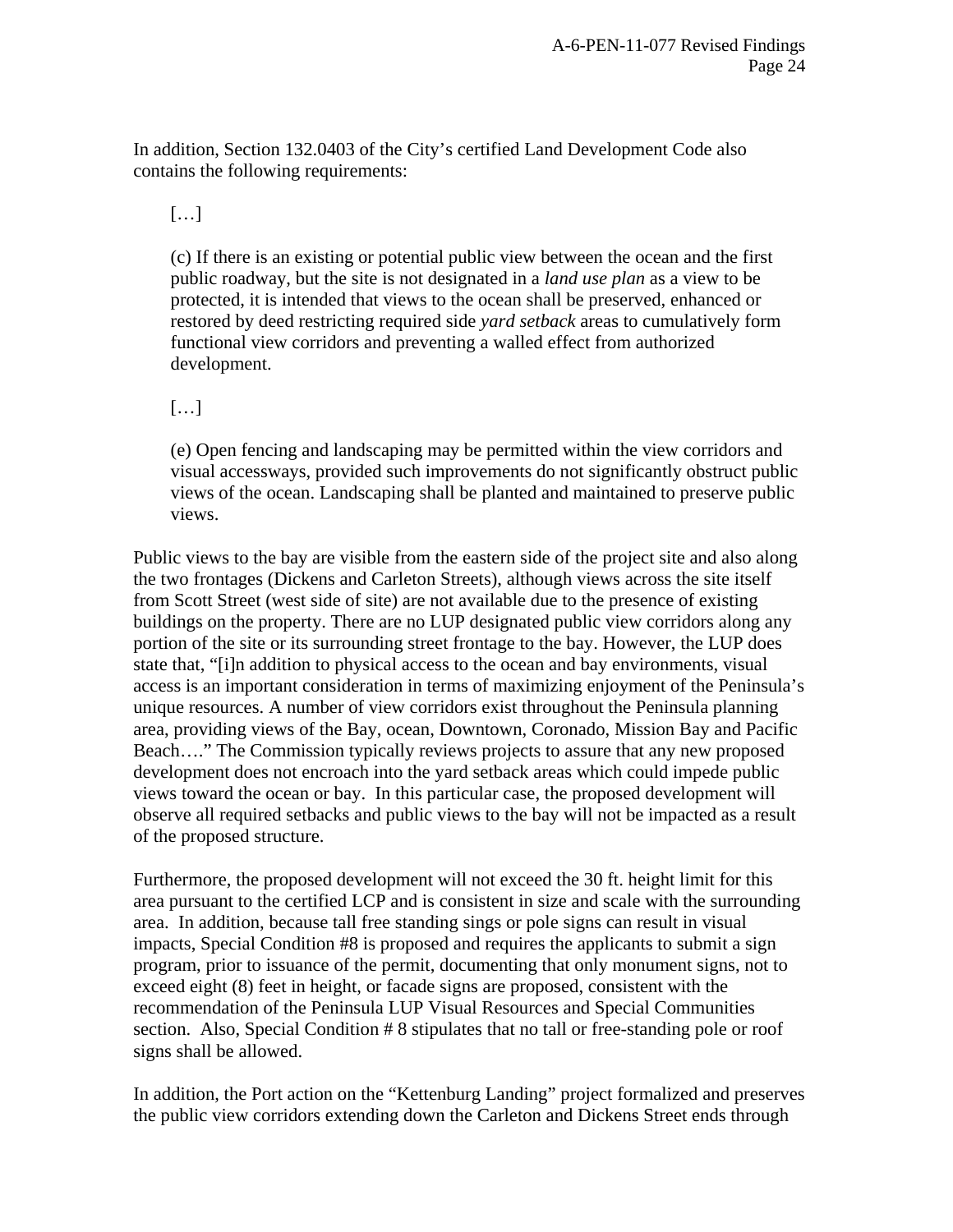the tidelands parcel to the bay. The subsequent redevelopment of the subject upland site would not result in any adverse impacts on any designated public view corridors or physical accessways in the area and the Commission finds the proposed mixed use development, as conditioned, consistent with the certified LCP.

 5. Water Quality/Sensitive Biological Resources. The Peninsula Community Plan includes the following objectives:

Conservation and Environmental Quality Objectives

- Identify existing and desired resources which contribute to the quality of the community environment, and develop guidelines for the conservation and enhancement of these resources.
- Balance new development with resource conservation, with consideration given to the protection of life and property from geologic hazards and environmental impacts.

Additionally, the following LDC policies addressing water quality and sensitive species and which are most applicable to the subject proposal, state, in part

# **Purpose of Environmentally Sensitive Lands Regulations**

The purpose of these regulations is to protect, preserve and, where damaged restore, the *environmentally sensitive lands* of San Diego and the viability of the species supported by those lands. These regulations are intended to assure that *development,* including, but not limited to *coastal development* in the Coastal Overlay Zone, occurs in a manner that protects the overall quality of the resources and the natural and topographic character of the area, encourages a sensitive form of *development*, retains biodiversity and interconnected habitats, maximizes physical and visual public access to and along the shoreline, and reduces hazards due to *flooding* in specific areas while minimizing the need for construction of *flood* control facilities. These regulations are intended to protect the public health, safety, and welfare while employing regulations that are consistent with sound resource conservation principles and the rights of private property owners.

The subject site does not lie directly adjacent to the waters of the San Diego Bay, however, it is in close proximity to it and impacts to water quality as a result of the proposed project are a potential concern. The subject site is an existing commercial/industrial property that has been previously disturbed and consists mostly of impervious surfaces and dirt areas. The proposed project will be required to incorporate water quality BMPs, including the use of pervious surfaces and landscaped areas, to assure that the project does not result in significant water quality impacts. Specifically, Special Condition #7 is proposed. This condition requires the applicant to implement a number of pre- and post-construction water quality protection BMPs and construction practices including efficient irrigation with soil water sensors, programmable irrigation timers, automatic shut-off valves, and the incorporation of pervious pavement. This would benefit coastal waters and marine organisms by minimizing any increases in total volume and peak runoff rate of stormwater and water pollutants to the marine waters.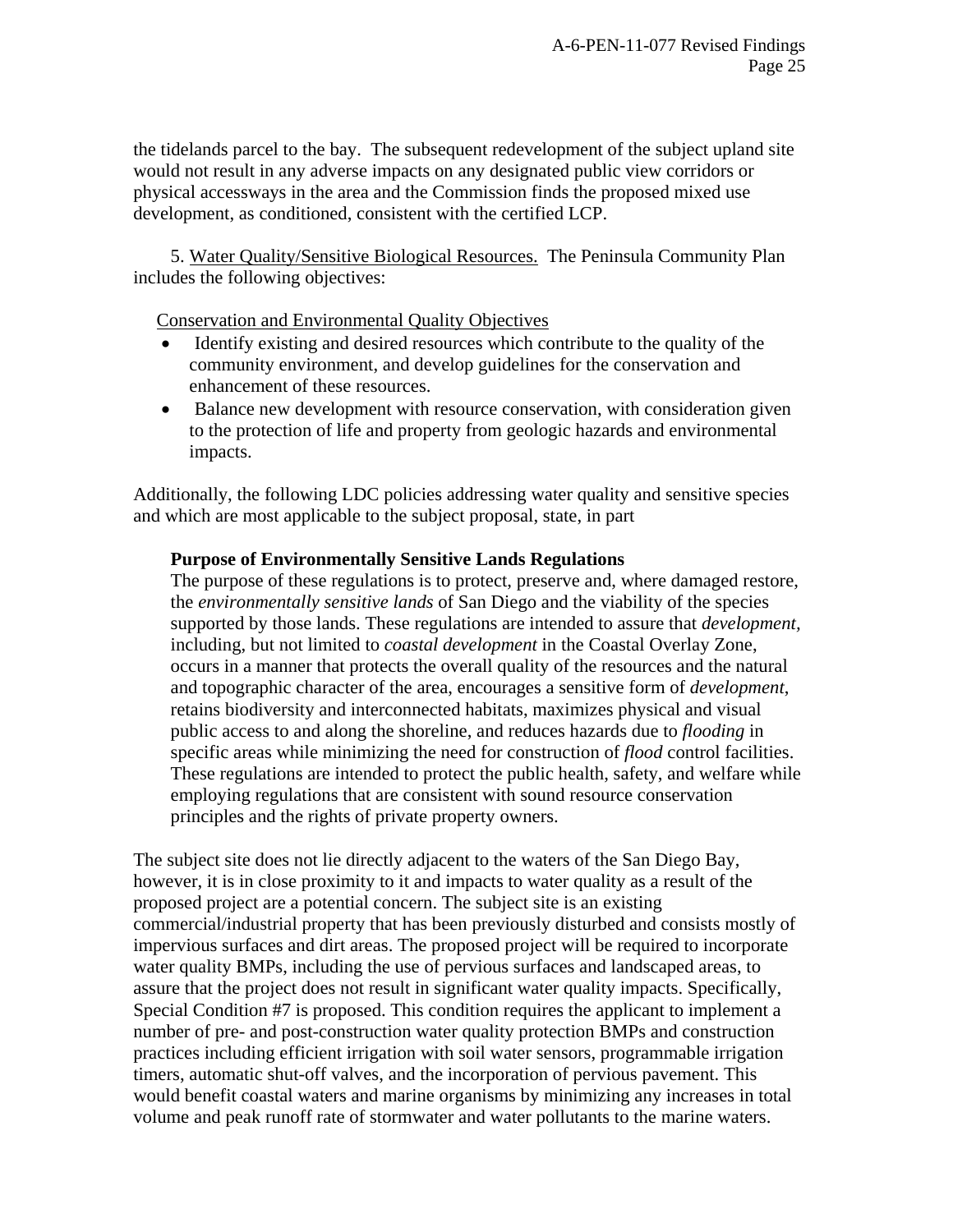Therefore, as proposed and conditioned the project can be found consistent with the policies of the LUP and LDC regarding protection of environmental resources.

In regards to the proposed landscaping plan, 24 Mexican Fan Palms were identified on the submitted plan around the perimeter and interior of the proposed development. In addition to being an invasive species, these palms have the potential to increase visual obstruction of available coastal views in the surrounding area and also act as predator perches for raptors preying on sensitive species of harbor and shorebirds, protected under the Migratory Bird Treaty Act. As such, Special Condition #6 requires that the applicant submit a revised landscaping plan omitting any Mexican Fan Palms prior to issuance of the permit. The subject site consists of previously disturbed commercial/industrial land with no environmentally sensitive lands located on site. Therefore, as conditioned, the proposed project will not result in any impacts to sensitive biological resources and can be found consistent with the policies of the LUP and LCP regarding protection of sensitive environmental resources.

 6. Local Coastal Planning. The City of San Diego has a certified LCP for the Peninsula area. As discussed above, the project is consistent with the Commercial/Recreational land use designations in the Peninsula LUP and the CC-4-2 zoning in the City's LCP. As conditioned, the development is consistent with all applicable provisions of the certified LCP as well as with the public access policies of Chapter 3 of the Coastal Act. The Commission, therefore, finds that approval of the proposed development, as conditioned, will not prejudice the ability of the City of San Diego to continue to implement its certified Local Coastal Program for the Peninsula Community.

 7. Consistency with the California Environmental Quality Act (CEQA). The City of San Diego is the lead agency for CEQA purposes and the Commission is a responsible agency. The City of San Diego approved a supplemental EIR for the proposed project. Section 13096 of the Commission's administrative regulations requires Commission approval of a coastal development permit or amendment to be supported by a finding showing the permit or permit amendment, to be consistent with any applicable requirements of the California Environmental Quality Act (CEQA). Section 21080.5(d)(2)(A) of CEQA prohibits a proposed development from being approved if there are feasible alternatives or feasible mitigation measures available which would substantially lessen any significant adverse effect which the activity may have on the environment.

The proposed project has been conditioned to be found consistent with the Marine-Related uses, public access, and visual protection, policies of the Peninsula community LUP, City of San Diego LCP and the public access policies of the Coastal Act. Mitigation measures will minimize all adverse environmental impacts. As conditioned, there are no feasible alternatives or feasible mitigation measures available which would substantially lessen any significant adverse impact which the activity may have on the environment. Therefore, the Commission finds that the proposed project, as conditioned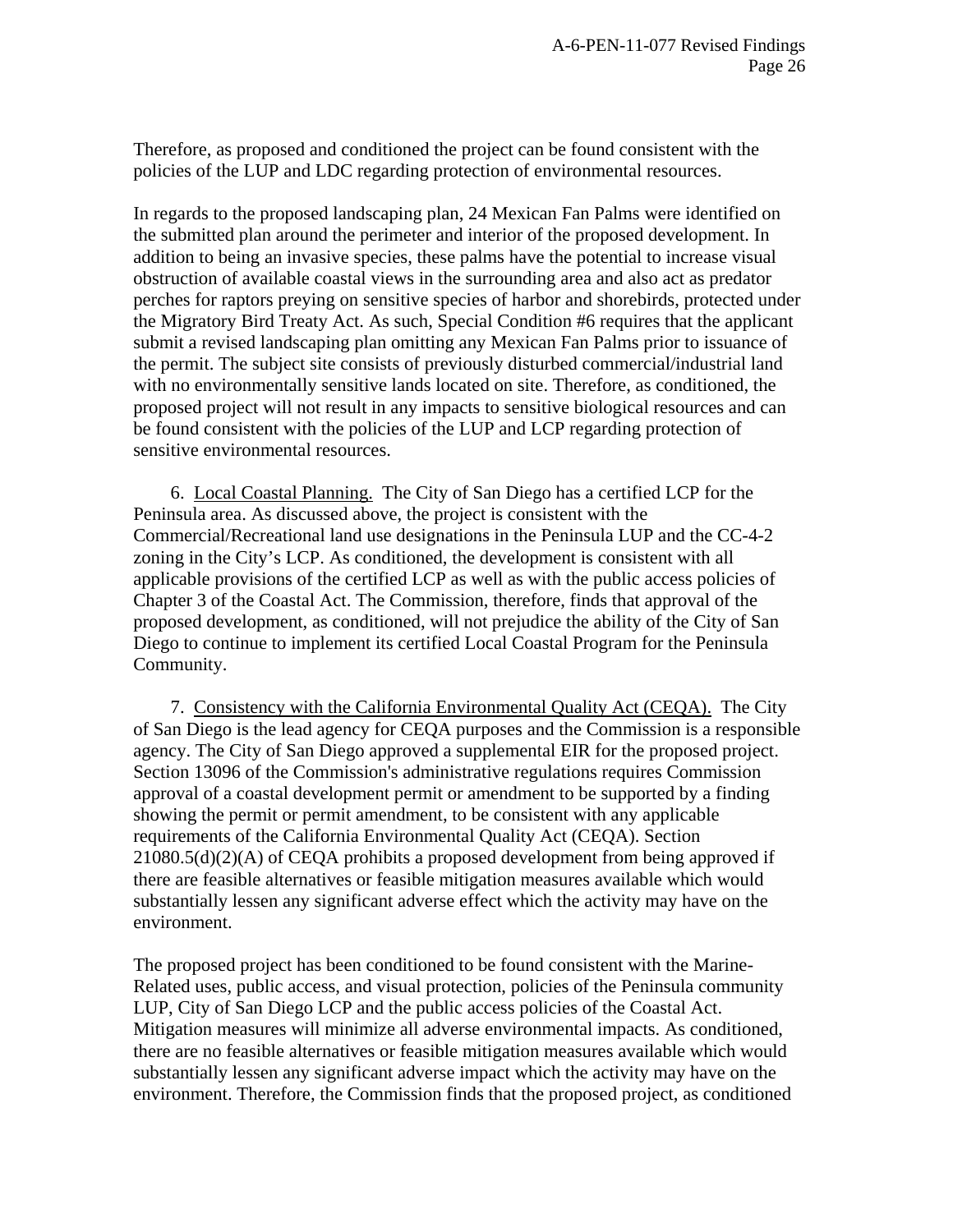to mitigate the identified impacts, is the least environmentally damaging feasible alternative and is consistent with the requirements of CEQA.

# STANDARD CONDITIONS:

- 1. Notice of Receipt and Acknowledgment. The permit is not valid and development shall not commence until a copy of the permit, signed by the permittee or authorized agent, acknowledging receipt of the permit and acceptance of the terms and conditions, is returned to the Commission office.
- 2. Expiration. If development has not commenced, the permit will expire two years from the date on which the Commission voted on the application. Development shall be pursued in a diligent manner and completed in a reasonable period of time. Application for extension of the permit must be made prior to the expiration date.
- 3. Interpretation. Any questions of intent or interpretation of any condition will be resolved by the Executive Director or the Commission.
- 4. Assignment. The permit may be assigned to any qualified person, provided assignee files with the Commission an affidavit accepting all terms and conditions of the permit.
- 5. Terms and Conditions Run with the Land. These terms and conditions shall be perpetual, and it is the intention of the Commission and the permittee to bind all future owners and possessors of the subject property to the terms and conditions.

(G:\Reports\Appeals\2011\A-6-PEN-11-077 RF stf rpt.doc)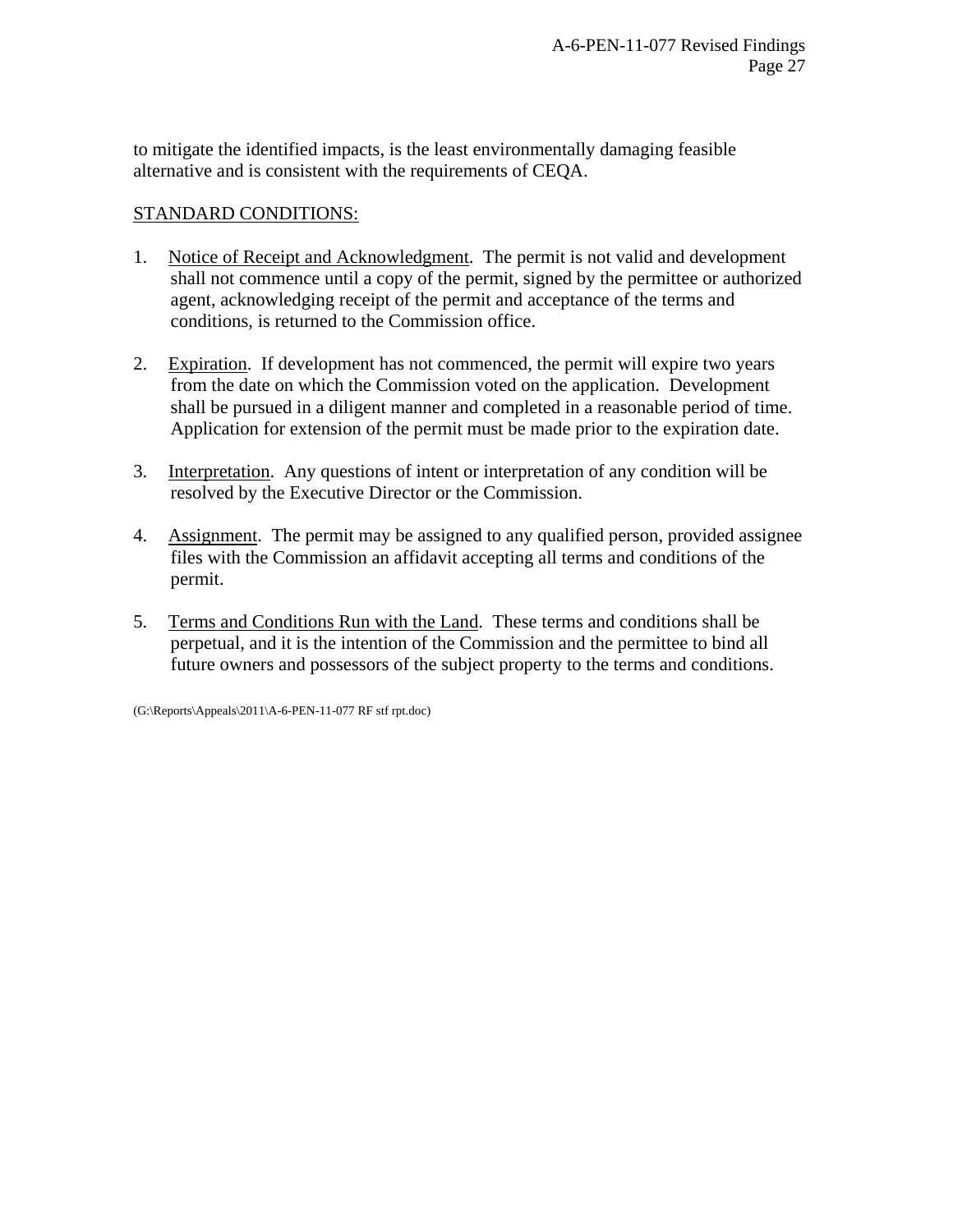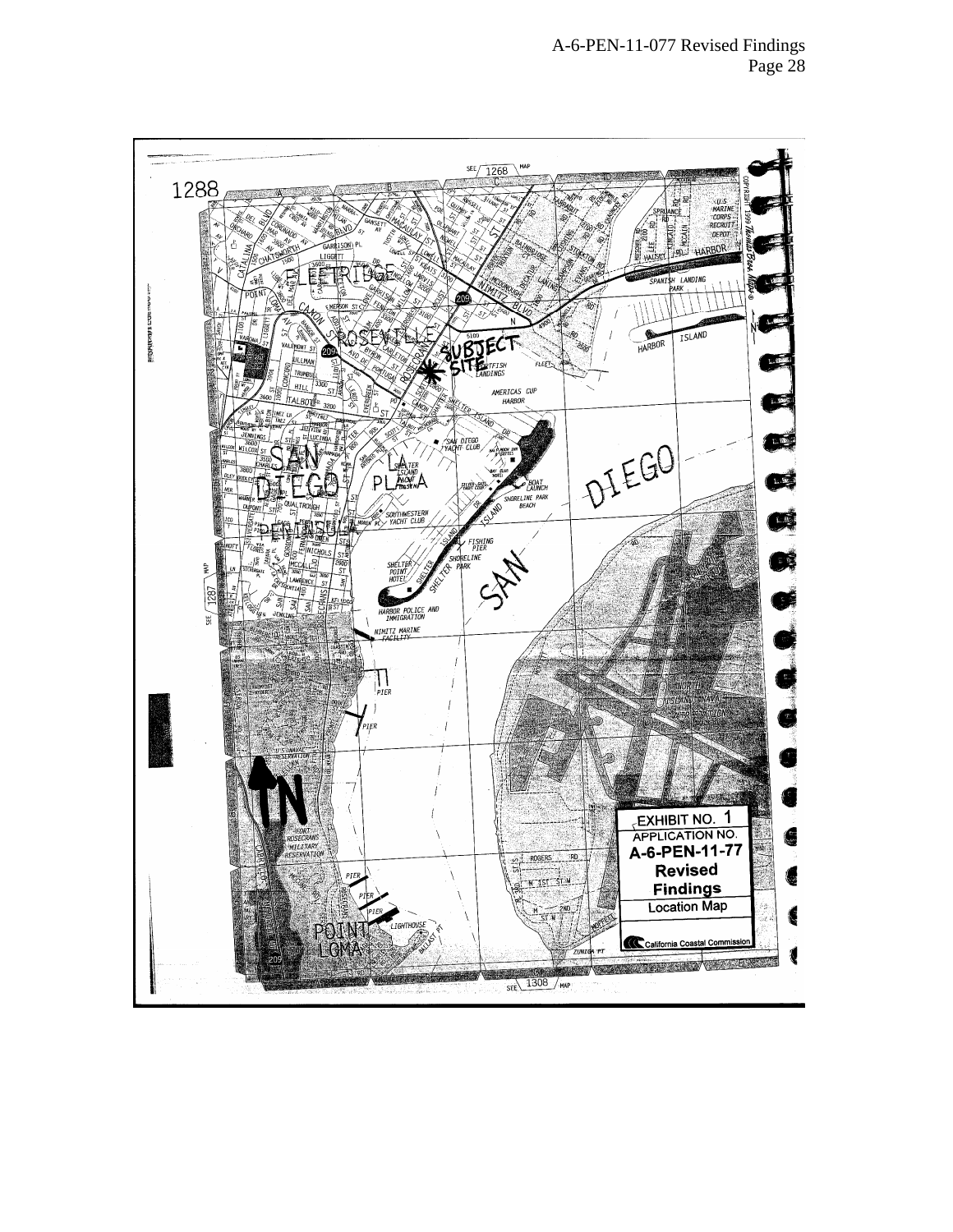# A-6-PEN-11-077 Revised Findings Page 29